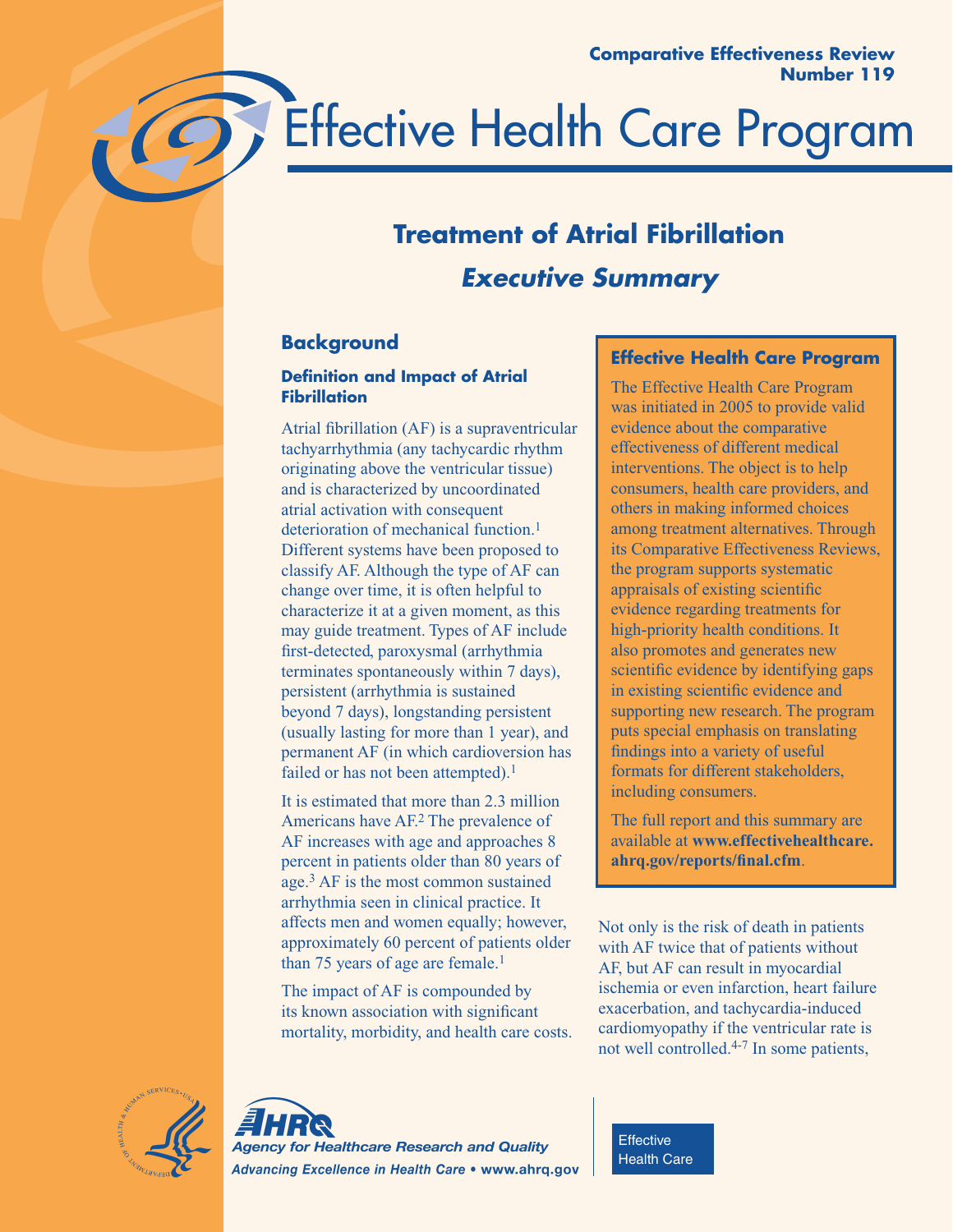AF can severely depreciate quality of life by causing shortness of breath, intractable fatigue, and nearsyncope.<sup>8-11</sup> However, the most dreaded complication of AF is thromboembolism, especially stroke. The risk of stroke in patients with AF is up to 8 percent per year, depending on the presence of stroke risk factors.12 Importantly, when ischemic stroke occurs in patients with AF, it is either fatal or of moderate to high severity in the majority of patients.13 The management of AF and its complications is responsible for almost \$16 billion in costs to the U.S. health care system each year.14

This substantial public health impact of AF in the United States led the Institute of Medicine (IOM) to designate AF as one of the top priority areas for comparative effectiveness research. Specifically, the IOM called on researchers to compare the effectiveness of treatment strategies for AF, including surgery, catheter ablation, and pharmacological treatment.15

#### **Treatment Strategies**

Management of AF involves three distinct areas: rate control (treatments to slow the heart rate to a normal range), rhythm control (treatments to revert the heart rhythm back to normal), and prevention of thromboembolic events. This Comparative Effectiveness Review (CER) covers the first two areas. A separate CER focusing on stroke prevention in patients with AF, also commissioned through the Evidence-based Practice Center Program of the Agency for Healthcare Research and Quality (AHRQ), is being conducted in parallel with this CER.

### **Rate Control**

Whether or not a rhythm-control strategy is adopted, current treatment guidelines suggest that adequate rate control should be achieved in all patients with AF to prevent myocardial infarction (if significant coronary artery disease is present), exacerbation of heart failure, and tachycardia-induced cardiomyopathy; to alleviate symptoms; and to improve exercise tolerance and quality of life. Thus, the 2006 Guidelines for the Management of Patients with Atrial Fibrillation—prepared jointly by the American College of Cardiology (ACC), the American Heart Association (AHA), and the European Society of Cardiology (ESC)—highlight the need for adequate rate control in patients with AF and designate measurement of the heart rate at rest and control of the rate with pharmacological agents (either a beta blocker or a nonhydropyridine calcium channel blocker in most patients) as a Class I recommendation (evidence and/or

general agreement that a given procedure or treatment is useful and effective).14 However, since the development of the ACC/AHA/ESC Guidelines, many additional studies have been published on the comparative safety and effectiveness of the different available medications used for ventricular rate control in clinical practice.

If pharmacological therapy is insufficient for rate control and symptom management or is associated with side effects, the 2006 ACC/AHA/ESC Guidelines recommend ablation of the atrioventricular node (AVN) in conjunction with permanent pacemaker implantation to control heart rate.14 As the latter involves implantation of an indwelling device that is not reversible, it is considered a treatment of last resort for patients for whom initial pharmacotherapy was ineffective. However, the most recent systematic review on this topic was published more than a decade ago. This review synthesizes the evidence that has been published since then to better define the role of AVN ablation plus pacemaker implantation in contemporary clinical practice and in specific subpopulations where it might be more or less effective and clinically needed.

Another clinical dilemma is whether patients with AF do better with strict or lenient rate control. In theory, strict control could reduce symptoms and prevent complications. However, stricter control requires more intensive use of medications, which carry their own side effects. The 2011 Focused Update on the Management of Patients With Atrial Fibrillation by the American College of Cardiology Foundation (ACCF), the AHA, and the Heart Rhythm Society (HRS) addressed the issue of strict versus lenient rate control in patients with AF.16 Specifically, these guidelines emphasized the following Class III recommendation (evidence and/or general agreement that the procedure/treatment is not useful/effective and in some cases may be harmful): "Treatment to achieve strict rate control of heart rate ( $\leq 80$  bpm at rest or  $\leq 110$  bpm during a 6-minute walk) is not beneficial compared with achieving a resting heart rate <110 bpm in patients with persistent AF who have stable ventricular function (left ventricular ejection fraction >0.40) and no or acceptable symptoms related to the arrhythmia."16 This recommendation was based on the results of the Rate Control Efficacy in Permanent Atrial Fibrillation-II (RACE-II) trial,<sup>17</sup> which showed that lenient rate control, defined in RACE-II as resting heart rate <110 beats per minute (bpm), is as effective as strict rate control, defined as resting heart rate <80 bpm and heart rate during moderate exercise <110 bpm, and is easier to achieve.17 Because of some of the study's limitations (e.g., low prevalence of patients with concomitant heart failure, only 75% success rate at achieving targeted heart rate control in the strict control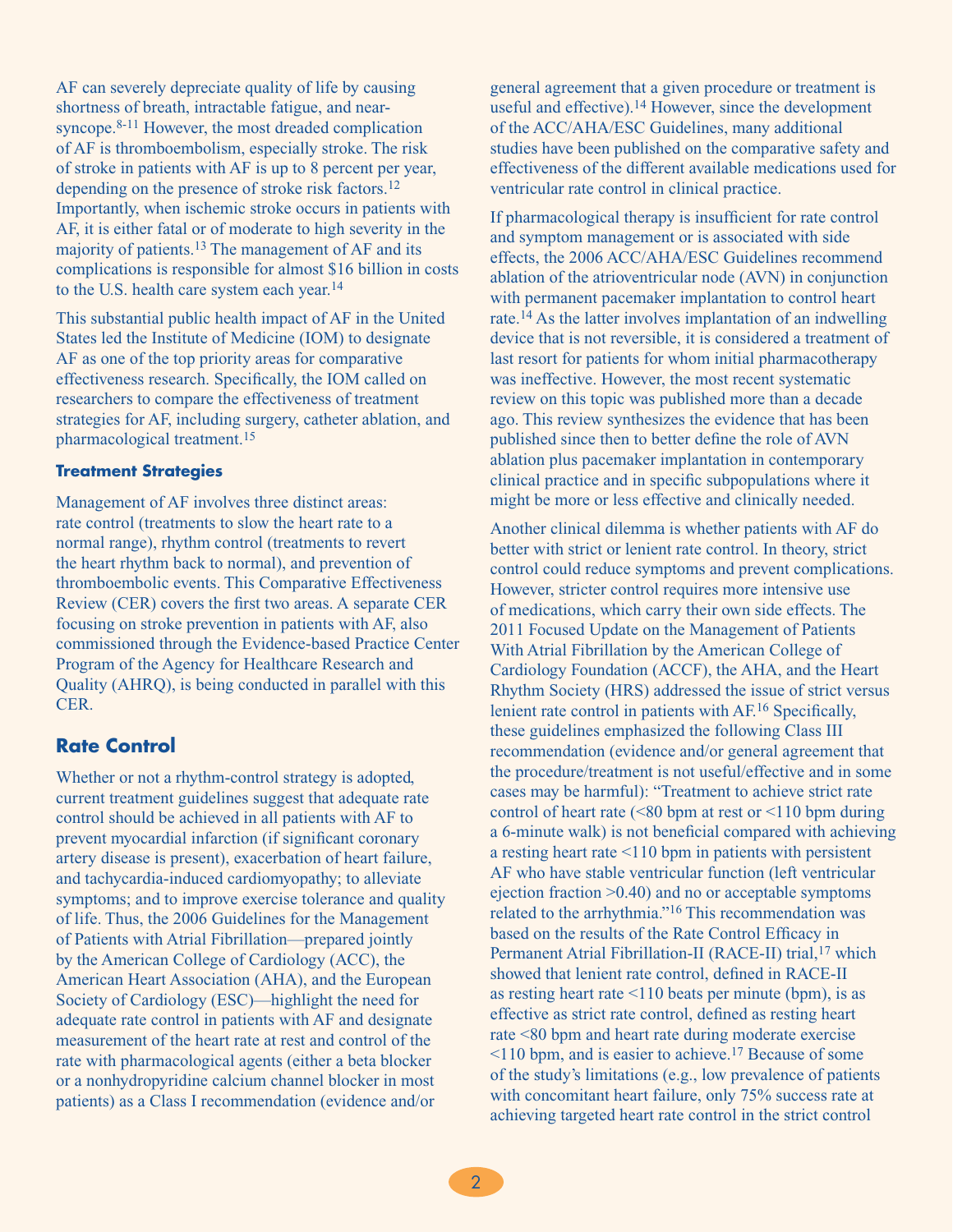arm, relatively small sample size, enrollment of primarily low-risk patients, and lack of inclusion of more sedentary patients), the applicability of its findings to the broader AF population is uncertain; therefore, this review will examine all available evidence on strict versus lenient rate control.

### **Rhythm Control**

If patients with AF continue to have significant symptoms despite adequate rate control through either pharmacological therapy or AVN ablation, then a rhythmcontrol strategy (either pharmacological or electrical) is currently recommended. For pharmacological cardioversion of AF, the 2006 ACC/AHA/ESC Guidelines recommend flecainide, dofetilide, propafenone, and ibutilide as Class I recommendations, and amiodarone as a Class IIa recommendation (weight of evidence/ opinion is in favor of usefulness/efficacy).14 To enhance direct-current cardioversion, the 2006 ACC/AHA/ESC Guidelines recommend pretreatment with amiodarone, flecainide, ibutilide, propafenone, or sotalol. For maintenance of sinus rhythm after cardioversion, the 2006 ACC/AHA/ESC Guidelines list different antiarrhythmic medications for different clinical settings. The 2011 ACCF/AHA/HRS Focused Update builds on the recommendations in the 2006 ACC/AHA/ESC Guidelines using published data on new antiarrhythmic medications. However, which of these medications is best for which patients is uncertain. Therefore, this report reviews existing evidence and summarizes current evidence gaps on the comparative safety and effectiveness of available antiarrhythmic agents for conversion of AF to sinus rhythm, for facilitating successful electrical cardioversion, and for maintaining sinus rhythm after successful conversion of AF to sinus rhythm.

In addition to pharmacological and direct-current cardioversion, a number of surgical interventions are used for rhythm control. Catheter ablation for the treatment of AF, with pulmonary vein isolation (PVI) being the most commonly used ablation, has evolved rapidly from a highly experimental procedure to its current status as a commonly performed procedure that is widely regarded as a clinically useful treatment option for symptomatic patients with AF in whom medications are not effective or not tolerated.14,16,18

Many studies have provided information on the safety and efficacy of catheter ablation of AF. These studies vary from small and large single-center nonrandomized studies to multicenter prospective randomized controlled trials (RCTs). However, even the RCTs have several limitations. The relatively small number of patients included in each

trial makes definitive conclusions about the safety and efficacy of PVI based on an individual study difficult and does not permit meaningful analyses of key subgroups of patients (e.g., older patients, patients with heart failure). None of the trials provides data on final outcomes such as mortality and stroke. Although the ongoing Catheter Ablation versus Antiarrhythmic Drug Therapy for AF (CABANA) study will provide important information on the effect of catheter ablation on final outcomes, this trial is not expected to end until several years from now.19 The present review will increase the power of existing studies by synthesizing the evidence on this procedure by pooling data from existing studies and by exploring whether other types of studies or comparative effectiveness research would be helpful.

Several other procedures for the treatment of AF have been investigated. One such procedure is the surgical Maze procedure, which appears to confer some benefit to selected patients with AF.20 Implantation of a cardiac resynchronization therapy (CRT) device is another procedure that may decrease the burden of AF in patients who are eligible for this device based on a left ventricular ejection fraction ≤35 percent, a wide QRS complex, and heart failure symptoms despite optimal medical therapy. Secondary analyses of major clinical trials have provided conflicting findings on the effect of CRT on AF burden.21,22 This report reviews and synthesizes current published data on these novel procedures and helps to better define their risks and benefits in contemporary clinical practice.

### **Rate Control Versus Rhythm Control**

Although several studies of rate- and rhythm-control strategies exist, to date no study has shown that maintaining patients with AF in sinus rhythm provides a long-term survival benefit. We also do not know whether the risks and benefits of different therapies vary by AF type. Our review seeks to systematically review the comparative risks and benefits of specific outcomes to allow patients and providers to assess the patient-specific tradeoffs of the differing strategies.

### **Scope and Key Questions**

This CER was funded by AHRQ and is designed to evaluate the comparative safety and effectiveness of a wide range of pharmacological and procedural rate- and rhythmcontrol strategies for the treatment of adult patients with paroxysmal, persistent, or permanent AF (including atrial flutter).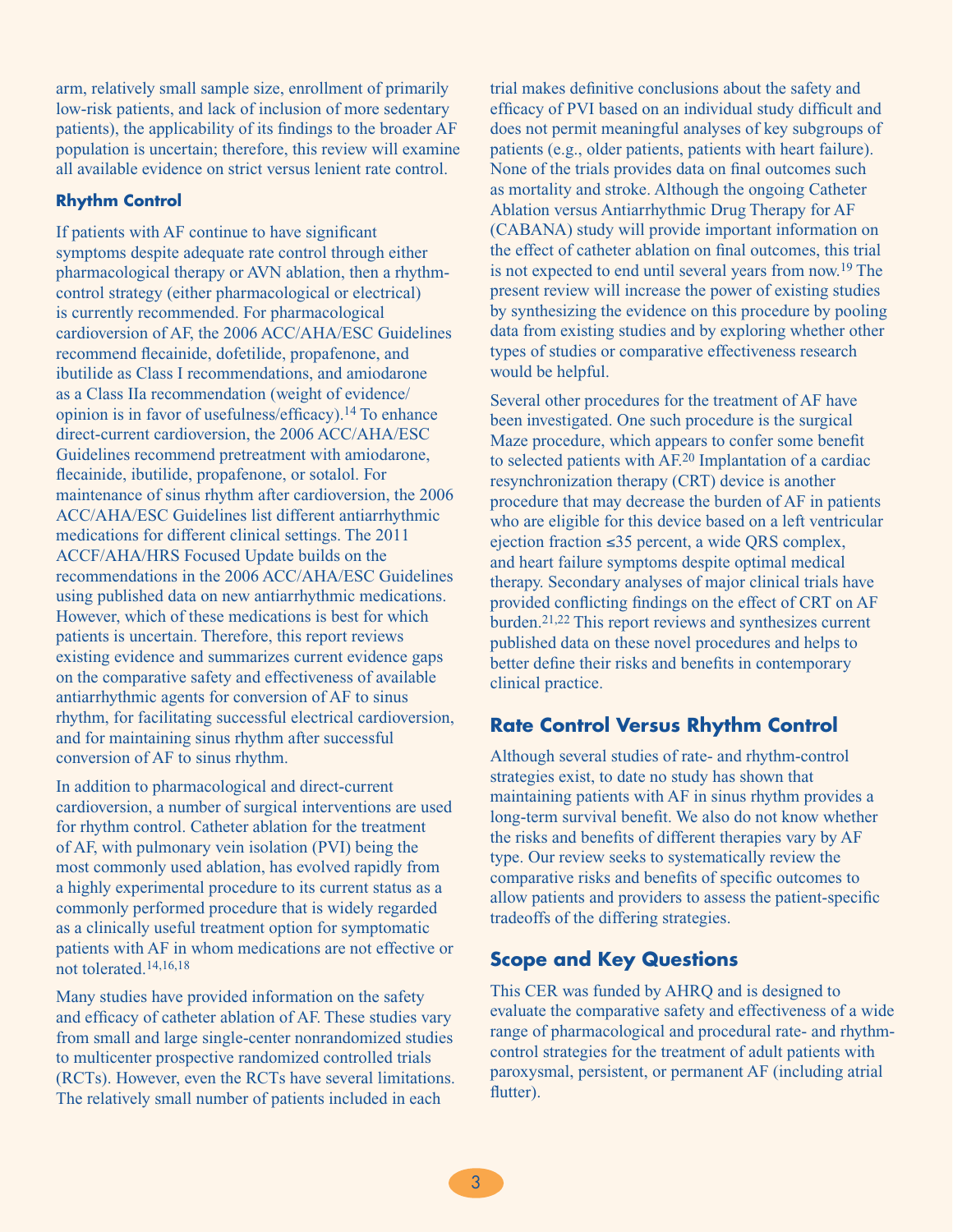With input from our Key Informants, we constructed Key Questions (KQs) using the general approach of specifying the populations, interventions, comparators, outcomes, timing, and settings of interest (PICOTS). See the section "Inclusion and Exclusion Criteria" in the Methods chapter of the full report for details.

The first three KQs considered in this CER focus on ratecontrol therapies. Specifically:

- **KQ 1**: What are the comparative safety and effectiveness of pharmacological agents used for ventricular rate control in patients with atrial fibrillation? Do the comparative safety and effectiveness of these therapies differ among specific patient subgroups of interest?
- • **KQ 2**: What are the comparative safety and effectiveness of a strict rate-control strategy versus a more lenient rate-control strategy in patients with atrial fibrillation? Do the comparative safety and effectiveness of these therapies differ among specific patient subgroups of interest?
- **KQ 3**: What are the comparative safety and effectiveness of newer procedural and other nonpharmacological rate-control therapies compared with pharmacological agents in patients with atrial fibrillation for whom initial pharmacotherapy was ineffective? Do the comparative safety and effectiveness of these therapies differ among specific patient subgroups of interest?

The next two KQs focus specifically on rhythm-control therapies:

- **KQ 4**: What are the comparative safety and effectiveness of available antiarrhythmic agents and electrical cardioversion for conversion of atrial fibrillation to sinus rhythm? Do the comparative safety and effectiveness of these therapies differ among specific patient subgroups of interest?
- • **KQ 5**: What are the comparative safety and effectiveness of newer procedural rhythm-control therapies, other nonpharmacological rhythm-control therapies, and pharmacological agents (either separately or in combination with each other) for maintenance of sinus rhythm in atrial fibrillation patients? Do the comparative safety and effectiveness of these therapies differ among specific patient subgroups of interest?

The final KQ seeks to evaluate the comparison of the available rate- and rhythm-control therapies:

• **KO 6**: What are the comparative safety and effectiveness of rate-control therapies versus rhythmcontrol therapies in patients with atrial fibrillation? Do the comparative safety and effectiveness of these therapies differ among specific patient subgroups of interest?

Figure A depicts the KQs within the context of the PICOTS.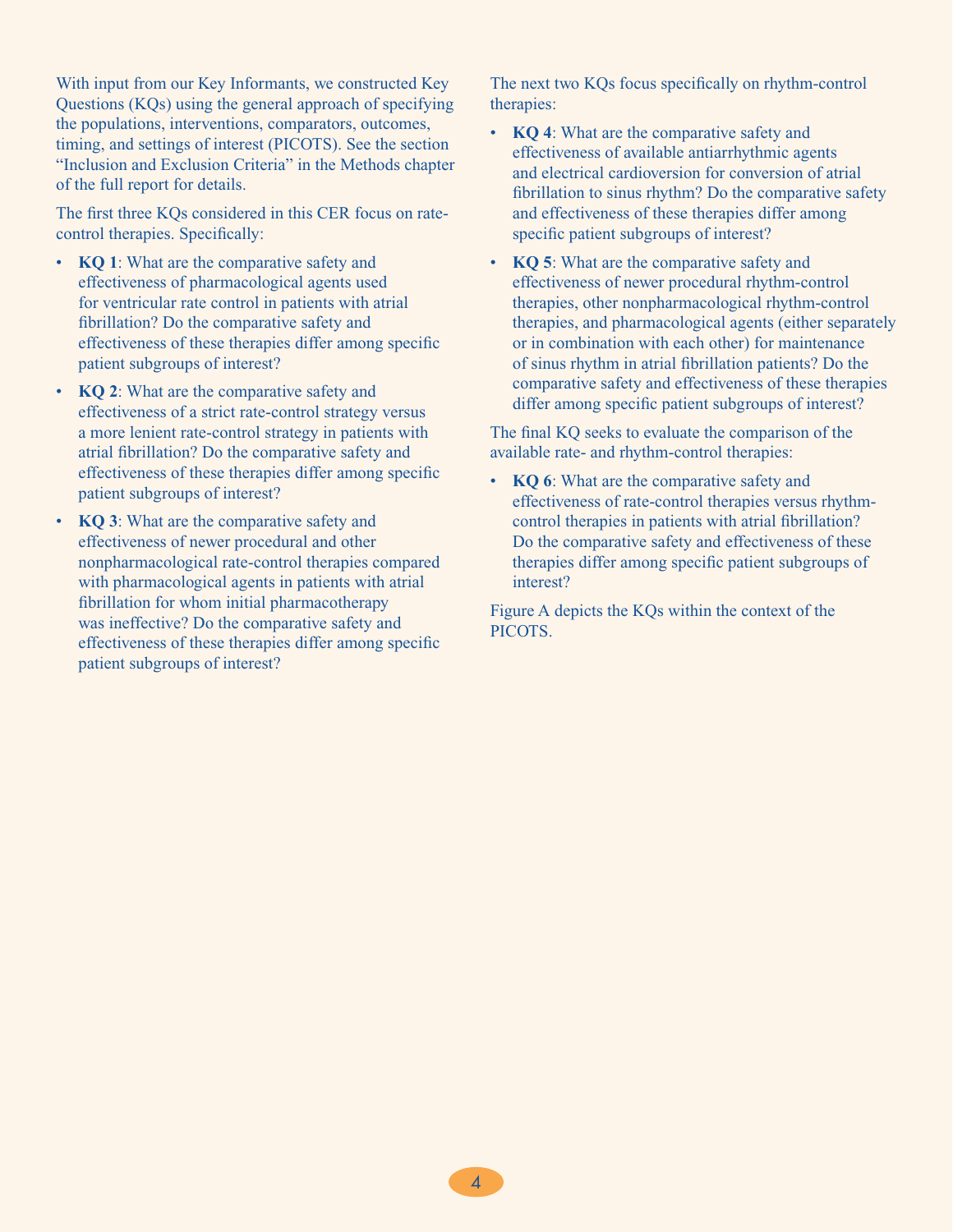**Figure A. Analytic framework**



Note:  $AF =$  atrial fibrillation;  $CV =$  cardiovascular;  $KQ = Key$  Question.

### **Methods**

The methods for this CER follow those suggested in the AHRQ Methods Guide for Effectiveness and Comparative Effectiveness Reviews (hereafter referred to as the Methods Guide).<sup>23</sup>

#### **Input From Stakeholders**

During the topic refinement stage, we solicited input from Key Informants representing medical professional societies/clinicians in the areas of general internal medicine, geriatrics, cardiology, electrophysiology, and primary care; patients; scientific experts; Federal agencies; and payers to help define the KQs. The KQs were then posted for public comment for 4 weeks from September 27 to October 25, 2011, and the comments received were considered in the development of the research protocol. We next convened a Technical Expert Panel (TEP) comprising clinical, content, and methodological experts to provide input to the draft protocol in defining populations, interventions, comparisons, and outcomes, and in identifying particular studies or databases to

search.24 Before involvement in the CER process, the Key Informants and members of the TEP were required to disclose any financial conflicts of interest greater than \$10,000 and any other relevant business or professional conflicts. Any potential conflicts of interest were balanced or mitigated. Neither Key Informants nor members of the TEP performed analysis of any kind, nor did any of them contribute to the writing of this report.

#### **Literature Search Strategy**

To identify relevant published literature, we searched PubMed®, Embase®, and the Cochrane Database of Systematic Reviews (CDSR), limiting the search to studies published from January 1, 2000, to August 1, 2012. We believe that the evidence published from 2000 on represents the current standard of care for patients with AF and relevant comorbidities. In addition, a 2001 AHRQ report on the management of new-onset AF summarized the evidence prior to 2000.<sup>25-27</sup> Where possible, we used existing validated search filters (such as the Clinical Queries Filters in PubMed). An experienced search librarian guided all searches. We supplemented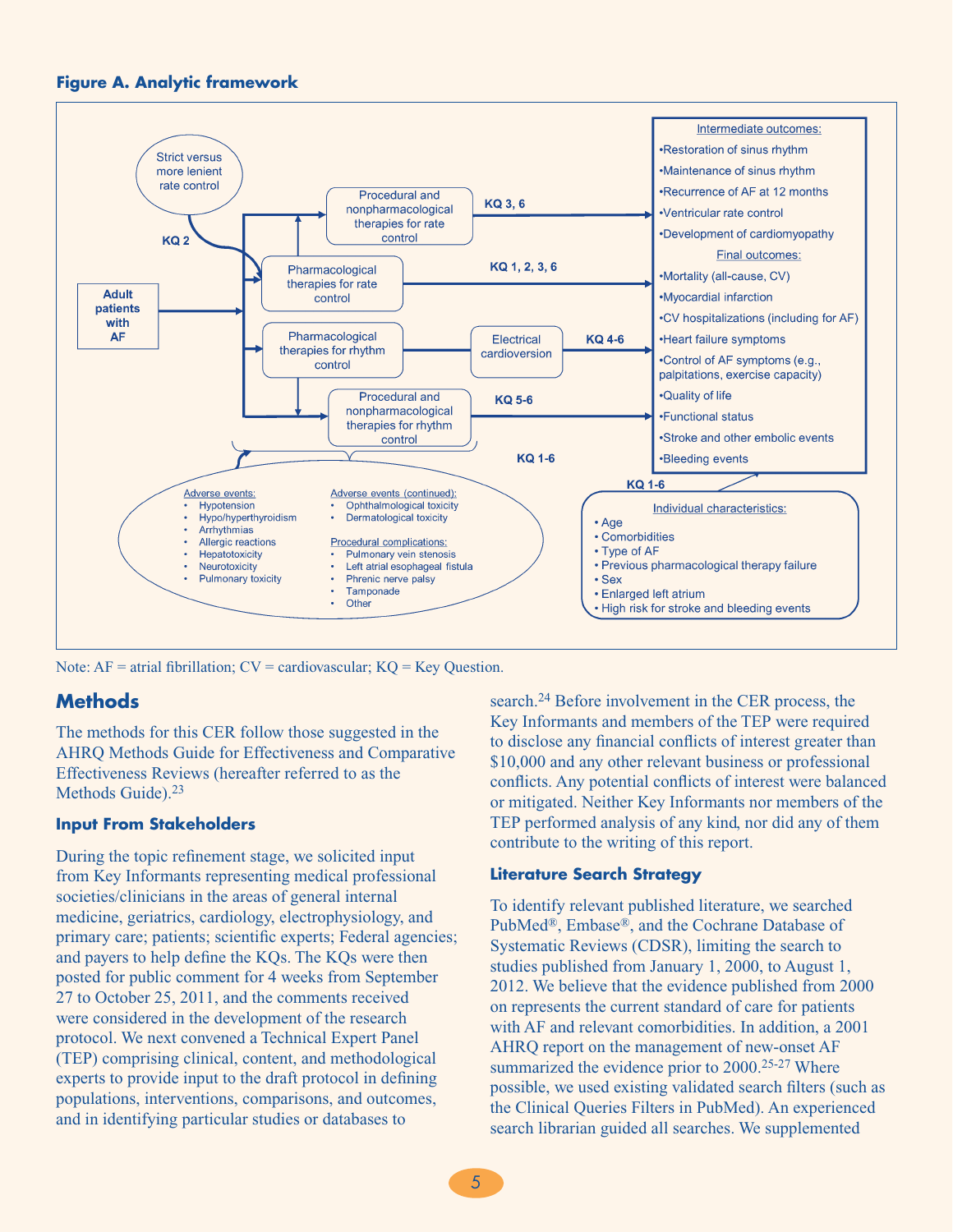the electronic searches with a manual search of citations from a set of key primary and systematic review articles, and also considered studies suggested by peer and public reviewers of the draft report. All citations were imported into an electronic database (EndNote® X4; Thomson Reuters, Philadelphia, PA).

We used several approaches to identify relevant gray literature, including requests to drug and device manufacturers for scientific information packets and searches of study registries and conference abstracts for relevant articles from completed studies. Gray literature databases searched included ClinicalTrials.gov (final search date, August 17, 2012); the World Health Organization (WHO) International Clinical Trials Registry Platform (ICTRP) search portal (final search date, August 17, 2012); and ProQuest COS Conference Papers Index (final search date, August 1, 2012).

#### **Inclusion and Exclusion Criteria**

Criteria used to screen articles for inclusion/exclusion at both the title-and-abstract and full-text screening stages are detailed in Table 1 of the full report. Across all KQs, we focused on English-language studies published since January 1, 2000, that represented comparative assessments of pharmacological and nonpharmacological rate- or rhythm-control therapies aimed at treating adult patients with AF. We excluded patients whose AF was postoperative or had a known reversible cause. Study design criteria were KQ specific. For all KQs, RCTs were acceptable if they met a minimum sample size of 20 or more patients. Observational studies with a minimum sample size of 100 or more patients were also considered for KQ 2 and for studies providing data for CRT relevant to KQ 5. The following outcomes were considered: restoration of sinus rhythm (conversion); maintenance of sinus rhythm; recurrence of AF at 12 months; development of cardiomyopathy; mortality (all-cause and cardiovascular); myocardial infarction; cardiovascular hospitalizations; heart failure symptoms; control of AF symptoms (e.g., palpitations, exercise capacity); quality of life; functional status; stroke and other embolic events; bleeding events; and adverse effects of therapy.

#### **Study Selection**

Using the prespecified inclusion and exclusion criteria, titles and abstracts were reviewed independently by two investigators for potential relevance to the KQs. Articles included by either reviewer underwent fulltext screening. At the full-text review stage, paired researchers independently reviewed the articles and indicated a decision to include or exclude the article for data abstraction. When the two reviewers arrived at

different decisions about whether to include or exclude an article, they reconciled the difference through review and discussion, or through a third-party arbitrator if needed. Full-text articles meeting our eligibility criteria were included for data abstraction. Relevant review articles, meta-analyses, and methods articles were flagged for manual searching of references and cross-referencing against the library of citations identified through electronic database searching. All screening decisions were made and tracked in a DistillerSR database (Evidence Partners Inc., Manotick, Ontario, Canada).

#### **Data Extraction**

The research team created data abstraction forms and evidence table templates for each KQ. Based on clinical and methodological expertise, a pair of investigators was assigned to abstract data from each eligible article. One investigator abstracted the data, and the second reviewed the completed abstraction form alongside the original article to check for accuracy and completeness. Disagreements were resolved by consensus, or by obtaining a third reviewer's opinion if consensus could not be reached.

#### **Quality Assessment of Individual Studies**

We evaluated the quality of individual studies using the approach described in the Methods Guide.23 To assess quality, we used the following strategy: (1) classify the study design, (2) apply predefined criteria for quality and critical appraisal, and (3) arrive at a summary judgment of the study's quality. Criteria of interest for all studies included similarity of groups at baseline, extent to which outcomes were described, blinding of subjects and providers, blinded assessment of the outcome(s), intention-to-treat analysis, and differential loss to followup between the compared groups or overall high loss to followup. Criteria specific to RCTs included methods of randomization and allocation concealment. For observational studies, additional elements such as methods for selection of participants, measurement of interventions/exposures, addressing any design-specific issues, and controlling for confounding were considered. We summarized our assessments by assigning overall ratings of good, fair, or poor to each study.

#### **Data Synthesis**

We began our data synthesis by summarizing key features of the included studies for each KQ: patient characteristics; clinical settings; interventions; and intermediate, final, and adverse event outcomes.

We grouped interventions by drug class; in this context, we considered all non-dihydropyridine calcium channel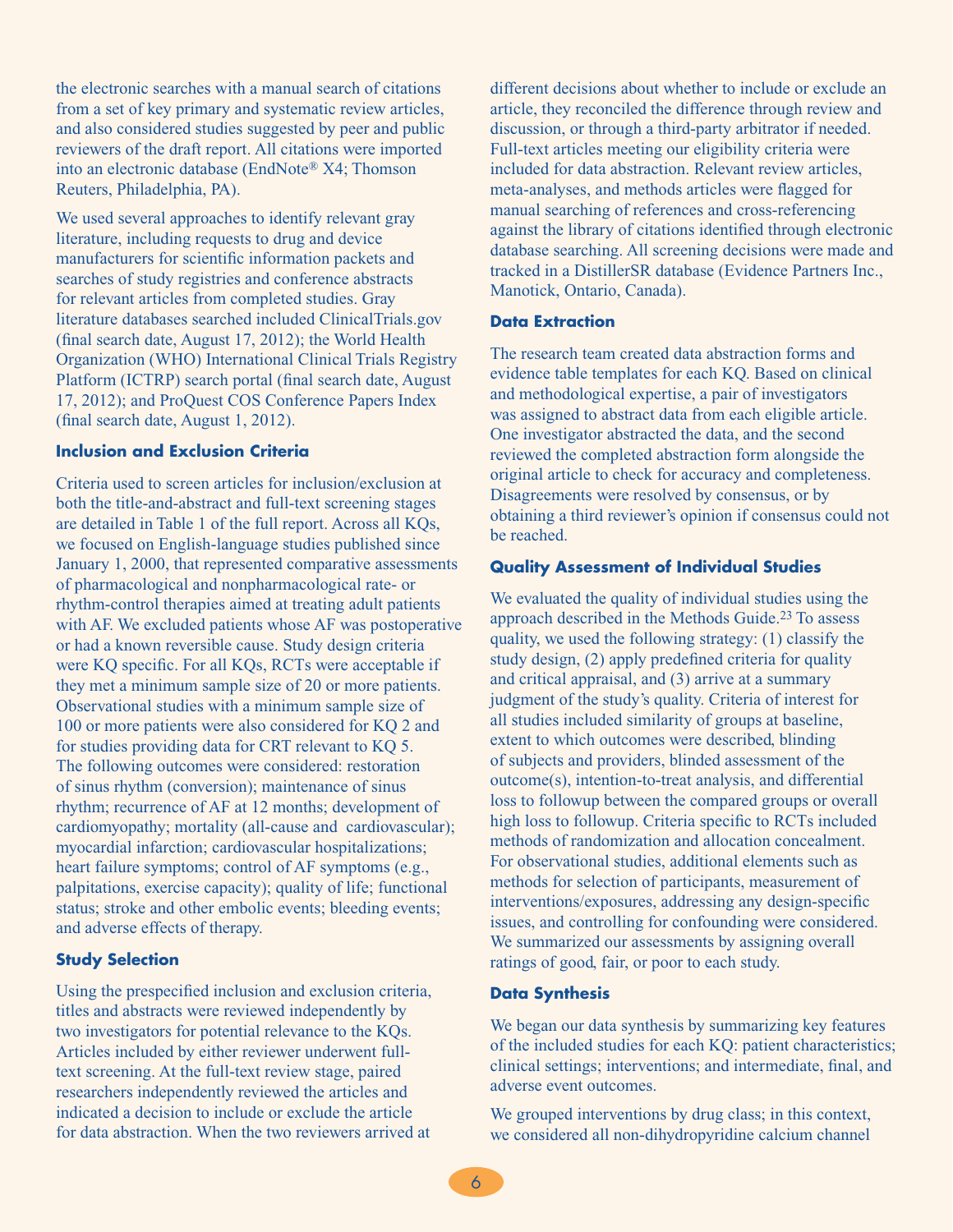blocker drugs to be similar enough to be grouped together and all beta blocker drugs to be similar enough to be grouped together. Similarly, we categorized procedures into electrical cardioversion, AVN ablation, AF ablation by PVI (either open surgical, minimally invasive, or transcatheter procedures), and surgical Maze procedures, and explored comparisons among these categories. For the KQs focusing on pharmacological agents versus procedures (KQ 3 and KQ 5), we also explored grouping all pharmacological agents together and comparing them with all procedures. Finally for our evaluation of rate- versus rhythm-control strategies (KQ 6), we grouped all rate-control strategies together and all rhythm-control strategies together regardless of the specific agent or procedure.

We determined the appropriateness of a quantitative synthesis (i.e., meta-analysis) based on the volume of relevant literature, conceptual homogeneity of the studies in terms of study population and outcomes, and completeness of the reporting of results. Where at least three comparable studies reported the same outcome, we used random-effects models to synthesize the available evidence quantitatively using Comprehensive Meta-Analysis software (Version 2; Biostat, Englewood, NJ). We tested for heterogeneity using graphical displays and test statistics (Q and I2 statistics), while recognizing that the ability of statistical methods to detect heterogeneity may be limited. For comparison, we also performed fixed-effect meta-analyses. We present summary estimates, standard errors, and confidence intervals in our data synthesis. Unless noted otherwise, when we were able to calculate odds ratios (ORs), we assumed that an OR between 0.9 and 1.1, with a confidence interval that also crossed 1.0, suggested that there was no clinically significant difference between treatment strategies; in such cases, we describe the treatment strategies being compared as having "comparable efficacy." For some outcomes, study quality or other factors affected comparability; these exceptions are explained on a case-by-case basis.

### **Strength of the Body of Evidence**

We rated the strength of evidence for each KQ and outcome using the approach described in the Methods Guide.<sup>23,28</sup> In brief, the approach requires assessment of four domains: risk of bias, consistency, directness, and precision. Additional domains were used when appropriate: strength of association (magnitude of effect) and publication bias (as assessed through a search of ClinicalTrials.gov). These domains were considered qualitatively, and a summary rating of high, moderate, or low strength of evidence was assigned after discussion

by two reviewers. In some cases, high, moderate, or low ratings were impossible or imprudent to make for example, when no evidence was available or when evidence on the outcome was too weak, sparse, or inconsistent to permit any conclusion to be drawn. In these situations, a grade of insufficient was assigned.

#### **Applicability**

We assessed applicability across the KQs using the method described in the Methods Guide.<sup>23,29</sup> In brief, we used the PICOTS format to organize information relevant to applicability. The most important applicability issue is whether the outcomes observed in any individual study, with its specific patient population and method of implementing treatments, can confidently be extrapolated to a broader context. Differences in study population characteristics (e.g., age, comorbidities) or methods of implementing interventions can affect the rates of events observed in both control and intervention groups, and may limit the generalizability of the findings. We used these data to evaluate the applicability to clinical practice, paying special attention to study eligibility criteria, demographic features of the enrolled population compared with the target population, characteristics of the intervention used compared with care models currently in use, and clinical relevance and timing of the outcome measures. We summarized issues of applicability qualitatively.

### **Results**

Figure B depicts the flow of articles through the literature search and screening process. Searches of PubMed, Embase, and CDSR yielded 8,103 unique citations. Manual searching of gray literature databases, bibliographies of key articles, and information received through requests for scientific information packets identified 224 additional citations, for a total of 8,327 citations. After applying inclusion/exclusion criteria at the title-and-abstract level, 505 full-text articles were retrieved and screened. Of these, 323 were excluded at the full-text screening stage, leaving 182 articles for data abstraction. These 182 articles described 148 unique studies. The relationship of studies to the review questions is as follows: 14 studies relevant to KQ 1, 3 studies relevant to KQ 2, 6 studies relevant to KQ 3, 42 studies relevant to KQ 4, 83 studies relevant to KQ 5, and 14 studies relevant to KQ 6. (Some studies were relevant to more than one KQ.) Studies were conducted wholly or partly in continental Europe (57%), the United States or Canada (22%), the United Kingdom (10%), Asia (9%), South America (5%), Australia or New Zealand (3%), and other locations (7%).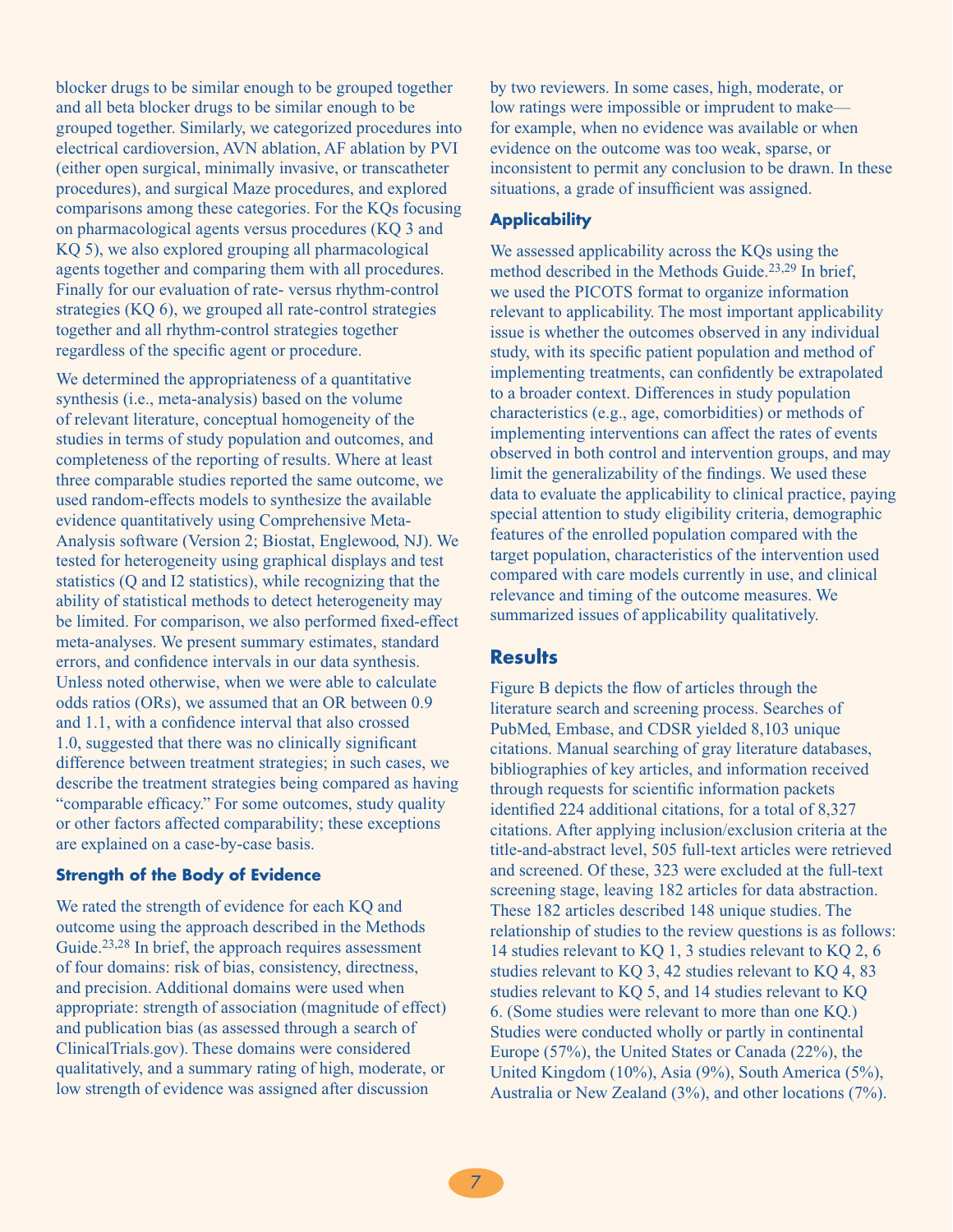The full report provides a detailed list of included articles, along with a complete list of articles excluded at the fulltext screening stage, with reasons for exclusion.

As described in the Methods chapter of the full report, we searched ClinicalTrials.gov as a mechanism to ascertain publication bias by identifying studies that have been completed but are as yet unpublished. We acknowledge that this is not an exhaustive strategy, as several other registries also exist with differing geographical focus and varying degrees of overlap in their trial listings; however, in the opinion of the investigators, the large, widely

#### **Figure B. Literature flow diagram**

used, U.S.-based ClinicalTrials.gov registry provided the information most relevant to the populations and interventions of interest in this review. The sample sizes of the potentially relevant unpublished studies we identified corresponded to 8 percent of the included population for published studies relevant to KQ 1 and 12 percent for KQ 5. Because of the relatively low proportion of unpublished studies identified through our ClinicalTrials.gov registry analysis, we do not believe these findings indicate a significant publication bias in the evidence base that would impact our overall conclusions.



aSome studies were relevant to more than one KQ.

**Note:** CRT = cardiac resynchronization therapy; KQ = Key Question; RCT = randomized controlled trial.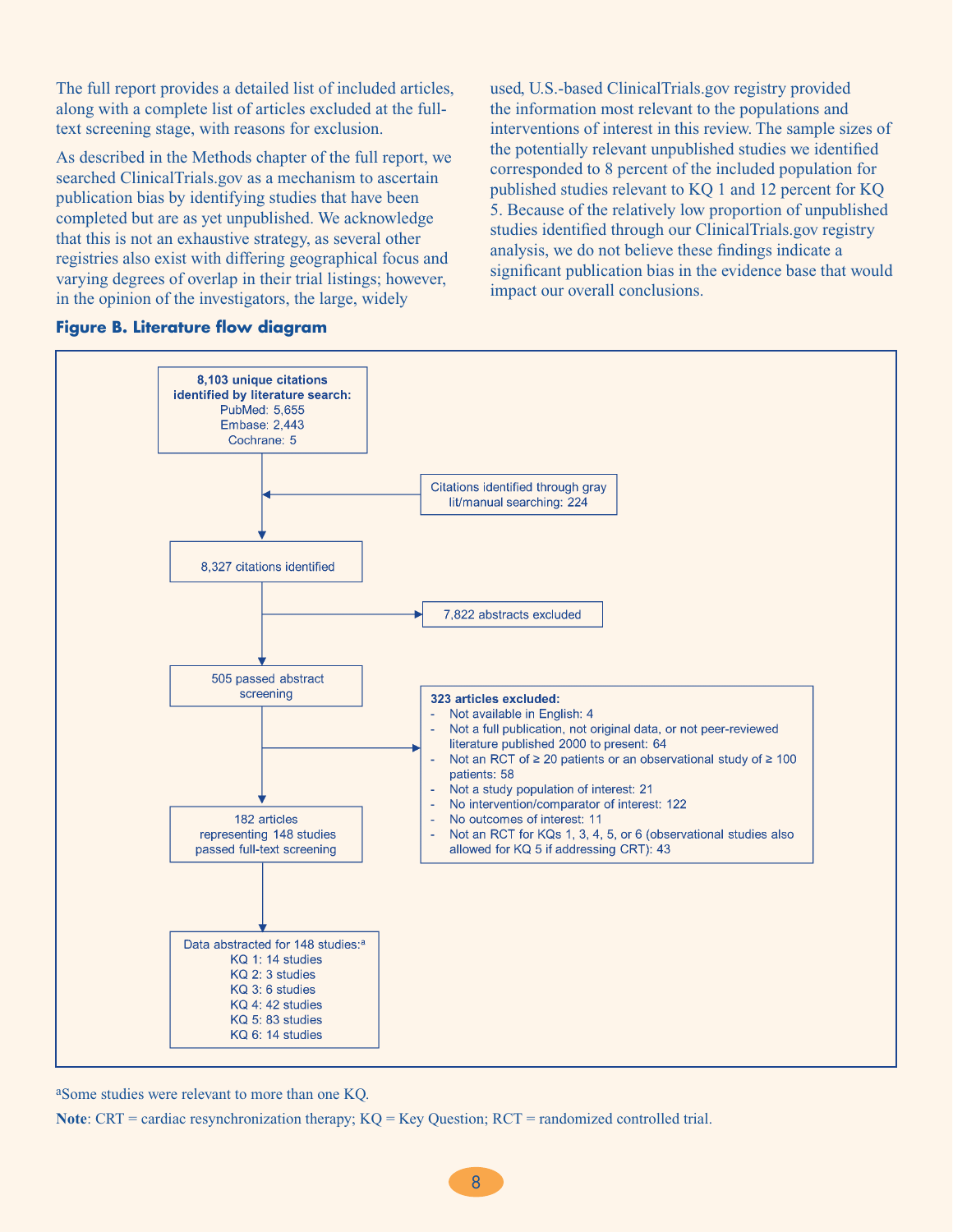Key Question 1. Rate-Control DrugsKey points from the Results chapter of the full report are as follows:

- Based on three studies (two good, one fair quality) involving 271 patients, evidence suggests that amiodarone is comparable to the calcium channel blocker diltiazem for rate control (low strength of evidence).
- Based on three studies (two good, one fair quality) involving 390 patients, evidence suggests that amiodarone provides better rate control than digoxin (low strength of evidence).
- Based on four studies (one good, three fair quality) involving 422 patients, evidence suggests that the calcium channel blockers verapamil and diltiazem provide better rate control than digoxin (high strength of evidence).
- Many outcomes/comparisons were rated to have insufficient strength of evidence. These include improvement of AF symptoms in patients receiving combined treatment with carvedilol plus digoxin compared with digoxin alone, rate control in patients using metoprolol versus diltiazem or sotalol, and the safety of any one pharmacological agent used for ventricular rate control in patients with AF.
- • Data are also insufficient as to whether the safety and effectiveness of these therapies differ among specific patient subgroups of interest.
- Included studies focused on the control of ventricular rate as the outcome of interest; there was no evidence as to the safety and effectiveness of therapies on final outcomes.

A total of 14 RCTs involving 1,017 patients were identified that assessed the use of pharmacological agents for ventricular rate control in patients with AF. Six studies were considered to be of good quality, eight of fair quality, and none of poor quality. Only one study included a site in the United States; eight included sites in continental Europe; two included sites in Asia; and one each included sites in Canada, the United Kingdom, and Australia/

New Zealand. The study population consisted entirely of patients with persistent AF in four studies, and entirely of patients with paroxysmal AF in one study. Mean age varied from 63 to 71.5 years. Most of the studies included patients with no history of heart failure, and the mean ejection fraction varied from 23.7 to 66 percent. Only a few studies included patients with coronary artery disease.

Two studies compared beta blockers with digoxin, one compared beta blockers with calcium channel blockers, and one compared beta blockers with calcium channel blockers in patients using digoxin. One study compared two beta blockers (sotalol and metoprolol) in patients receiving digoxin. Amiodarone was compared with calcium channel blockers in three studies, and with digoxin in three. One study evaluated the benefits of adding calcium channel blockers to digoxin compared with digoxin alone, and four studies compared calcium channel blockers with digoxin. Note that although amiodarone and sotalol are evaluated under this KQ for their rate-controlling potential, these agents are also potent membrane-active, type III antiarrhythmics, thereby having potential rhythm-control benefits (and risks).

The primary outcome reported for this KQ, assessed in all but one study, was control of ventricular rate.

Table A summarizes the strength of evidence for the most commonly used classes of therapies and evaluated outcomes. Details about the specific components of these ratings (risk of bias, consistency, directness, and precision) are available in the full report. For ventricular rate control, most comparisons were evaluated in one small study, resulting in insufficient evidence to support conclusions about comparative effectiveness. Exceptions were as follows. There was low strength of evidence that amiodarone was comparable to the calcium channel blocker diltiazem and that amiodarone controlled ventricular rate better than digoxin, and there was high strength of evidence for a consistent benefit of verapamil or diltiazem compared with digoxin for rate control. There was insufficient evidence regarding the effect of ratecontrol therapies on quality of life.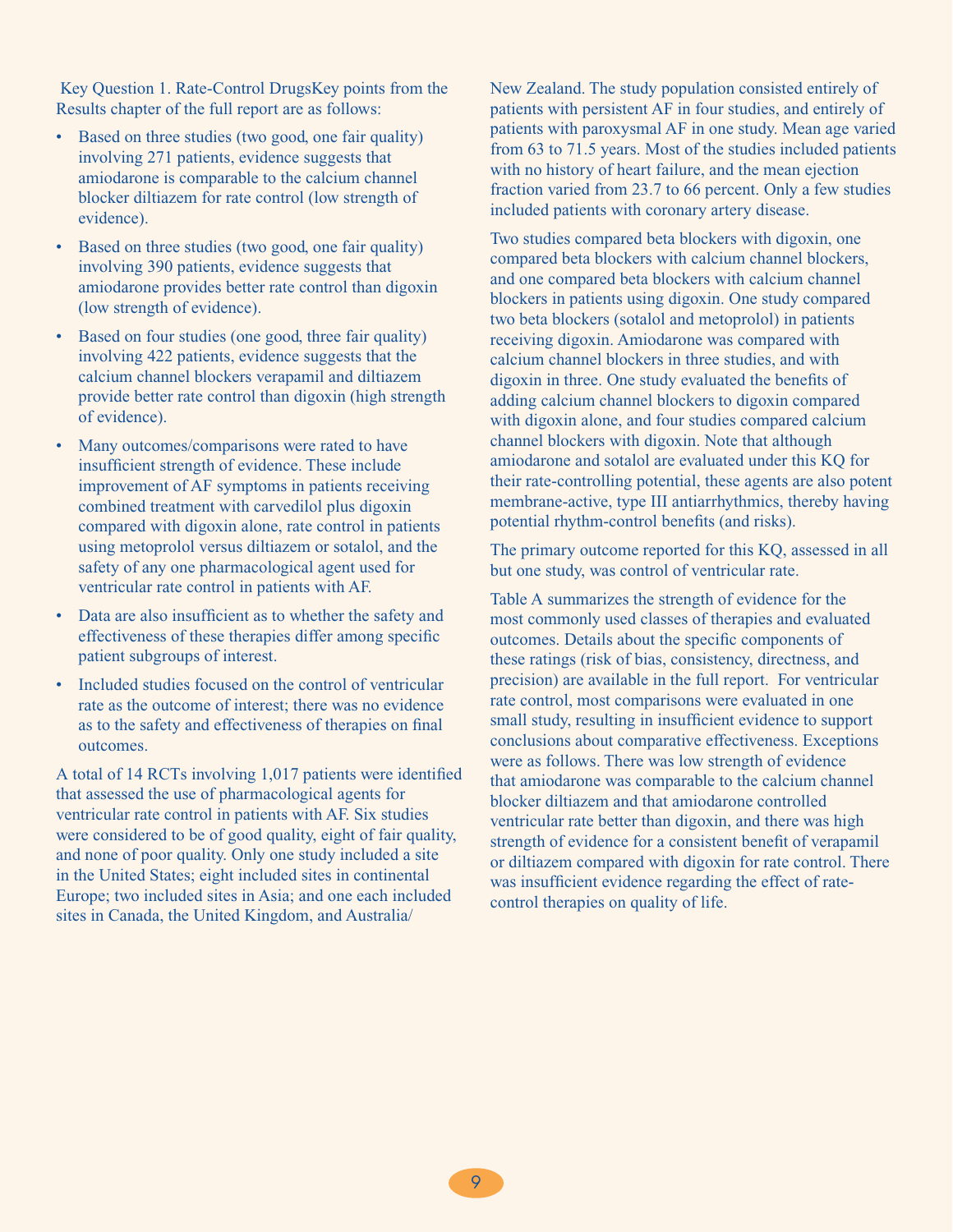|                                                                          | Table A. Summary of strength of evidence and effect estimate for KQ 1                                                                                                                                   |                                             |
|--------------------------------------------------------------------------|---------------------------------------------------------------------------------------------------------------------------------------------------------------------------------------------------------|---------------------------------------------|
| <b>Treatment Comparison</b>                                              | <b>Ventricular Rate Control</b>                                                                                                                                                                         | <b>Quality of Life</b>                      |
| Beta blockers vs. digoxin                                                | $SOE = Insufficient (1 study, 47 patients)$                                                                                                                                                             | SOE = Insufficient (no studies)             |
| Beta blockers vs. calcium channel<br>blockers                            | $SOE = Insufficient (1 study, 40 patients)$                                                                                                                                                             | $SOE = Insufficient (no studies)$           |
| Beta blockers vs. calcium channel<br>blockers in patients taking digoxin | $SOE = Insufficient (1 study, 29 patients)$                                                                                                                                                             | $SOE = Insufficient (1 study, 29 patients)$ |
| Sotalol vs. metoprolol in patients taking<br>digoxin                     | $SO =$ Insufficient (1 study, 23 patients)                                                                                                                                                              | $SOE = Insufficient (no studies)$           |
| Amiodarone vs. calcium channel blockers                                  | $SOE = Low (3 studies, 271 patients)$<br>Amiodarone is comparable to the calcium<br>channel blocker diltiazem for rate control.                                                                         | $SOE =$ Insufficient (no studies)           |
| Amiodarone vs. digoxin                                                   | $SOE = Low (3 studies, 390 patients)$<br>Amiodarone controlled ventricular rate<br>better than digoxin across 2 studies (both<br>$p = 0.02$ ) but did not demonstrate a<br>difference in a third study. | $SOE = Insufficient (no studies)$           |
| Calcium channel blockers plus digoxin vs.<br>digoxin alone               | $SOE = Insufficient (1 study, 52 patients)$                                                                                                                                                             | $SOE = Insufficient (no studies)$           |
| Calcium channel blockers vs. digoxin                                     | $SOE = High (4 studies, 422 patients)$<br>There was consistent benefit of verapamil<br>or diltiazem compared with digoxin (p<br><0.05 across studies).                                                  | $SOE = Insufficient (no studies)$           |

Note: KQ = Key Question; SOE = strength of evidence.

### **Key Question 2. Strict Versus Lenient Rate-Control Strategies**

Key points from the Results chapter in the full report are as follows.

- Based on one RCT and one observational study (both good quality) involving 828 patients, there was low strength of evidence to support a decrease in strokes for patients on lenient rate control. This decrease was statistically significant in the RCT but not in the observational study.
- There was insufficient strength of evidence to support comparisons between strict and lenient rate control for other outcomes, specifically for all-cause and cardiovascular mortality, cardiovascular hospitalizations, heart failure symptoms, control of AF symptoms, quality of life, and composite measures.

Three studies—one RCT and two observational studies representing secondary analyses of RCTs—were included in our analyses. We also included data from a separately published subgroup analysis of the one RCT directly included in our analysis. All studies were performed in continental Europe. Of the included studies, two were of good quality and one was of fair quality. The number of patients included in studies ranged from 214 to 1,091, with some overlap in patient populations across studies. A total of approximately 1,705 unique patients were included. Rate control was deemed "strict" for 1,177 and deemed "lenient" for 528. Included studies used varying definitions of "strict" and "lenient" rate control. The single included RCT used a resting heart rate <80 bpm as the definition of strict rate control and a resting heart rate <110 bpm as the definition of lenient rate control. One observational study compared patients from the rate-control arms of two prior RCTs; the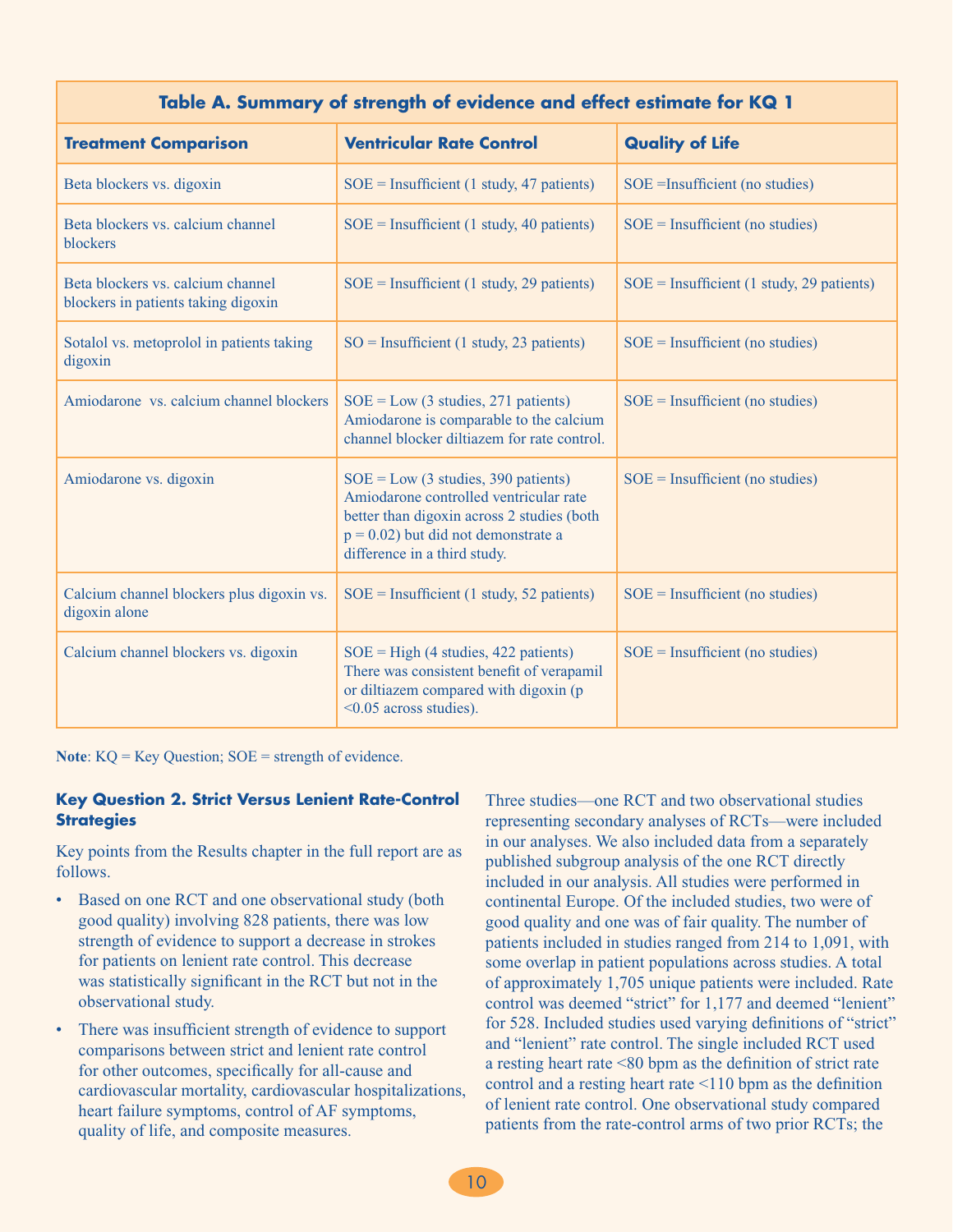RCT that used a resting rate-control goal of <80 bpm was deemed "strict," and the RCT that used a resting ratecontrol goal of <100 bpm was deemed "lenient." A second observational study examined data from the rate-control arm of a prior RCT and established post hoc definitions of strict ( $\leq 80$  bpm) and lenient ( $\geq 80$  bpm) rate control.

Table B summarizes the strength of evidence for strict versus lenient rate control and the outcomes of interest. Details about the specific components of these ratings (risk of bias, consistency, directness, and precision) are available in the full report. Across outcomes, data were limited by

the number of studies and the imprecision of their findings. We based our findings on the evidence from the one RCT and then evaluated whether the observational studies were consistent with these findings or not. In general, the included studies were consistent in showing no significant difference between strict and lenient rate control with respect to mortality, cardiovascular hospitalizations, heart failure symptoms, quality of life, thromboembolic events, bleeding events, and composite outcomes. However, the RCT differed from the observational studies in showing a statistically significantly lower stroke rate with lenient rate control.

| <b>Outcome</b>         | <b>Strength of Evidence and Effect Estimate</b>                                                                                                                                                                                                                                                         |
|------------------------|---------------------------------------------------------------------------------------------------------------------------------------------------------------------------------------------------------------------------------------------------------------------------------------------------------|
| All-cause mortality    | $SOE = Insufficient$ (1 study, 614 patients)                                                                                                                                                                                                                                                            |
| CV mortality           | $SOE =$ Insufficient (2 studies, 828 patients)                                                                                                                                                                                                                                                          |
| CV hospitalizations    | $SOE = Insufficient$ (2 studies, 1,705 patients)                                                                                                                                                                                                                                                        |
| Heart failure symptoms | $SOE =$ Insufficient (2 studies, 828 patients)                                                                                                                                                                                                                                                          |
| Quality of life        | $SOE =$ Insufficient (2 studies, 828 patients)                                                                                                                                                                                                                                                          |
| Thromboembolic events  | $SOE = Low (2 studies, 828 patients)$<br>The HR was $0.35$ (90% CI, 0.13 to 0.92) in the RCT favoring lenient control; while<br>also favoring lenient control, the observational study did not demonstrate a statistically<br>significant difference (absolute difference of 1.6; 95% CI, -5.3 to 8.6). |
| Bleeding events        | $SOE = Insufficient$ (2 studies, 828 patients)                                                                                                                                                                                                                                                          |

### **Table B. Summary of strength of evidence and effect estimate for KQ 2**

**Note**: CI = confidence interval; CV = cardiovascular; HR = hazard ratio; KQ = Key Question; RCT = randomized controlled trial;  $SOE =$  strength of evidence.

### **Key Question 3. Rate-Control Procedures Versus Drugs or Versus Other Procedures in Patients for Whom Initial Pharmacotherapy Was Ineffective**

Key points from the Results chapter of the full report are as follows.

Procedures versus drugs:

- Based on three studies (one good, two poor quality) involving 175 patients, patients undergoing a procedural intervention had a significantly lower heart rate at 12 months than those receiving a primarily pharmacological intervention (moderate strength of evidence).
- There was no difference by treatment arm in all-cause mortality (two studies [one good, one fair quality], 201 patients); cardiovascular mortality (one study [good quality], 102 patients); or exercise capacity (two studies [one good, one fair quality], 135 patients) (all low strength of evidence).
- There was insufficient strength of evidence to support findings for other outcomes, including quality of life.

One procedure versus another:

• Based on one study (fair quality) involving 40 patients, there was no difference in ventricular rate control between those assigned to an anterior versus posterior ablation approach (low strength of evidence).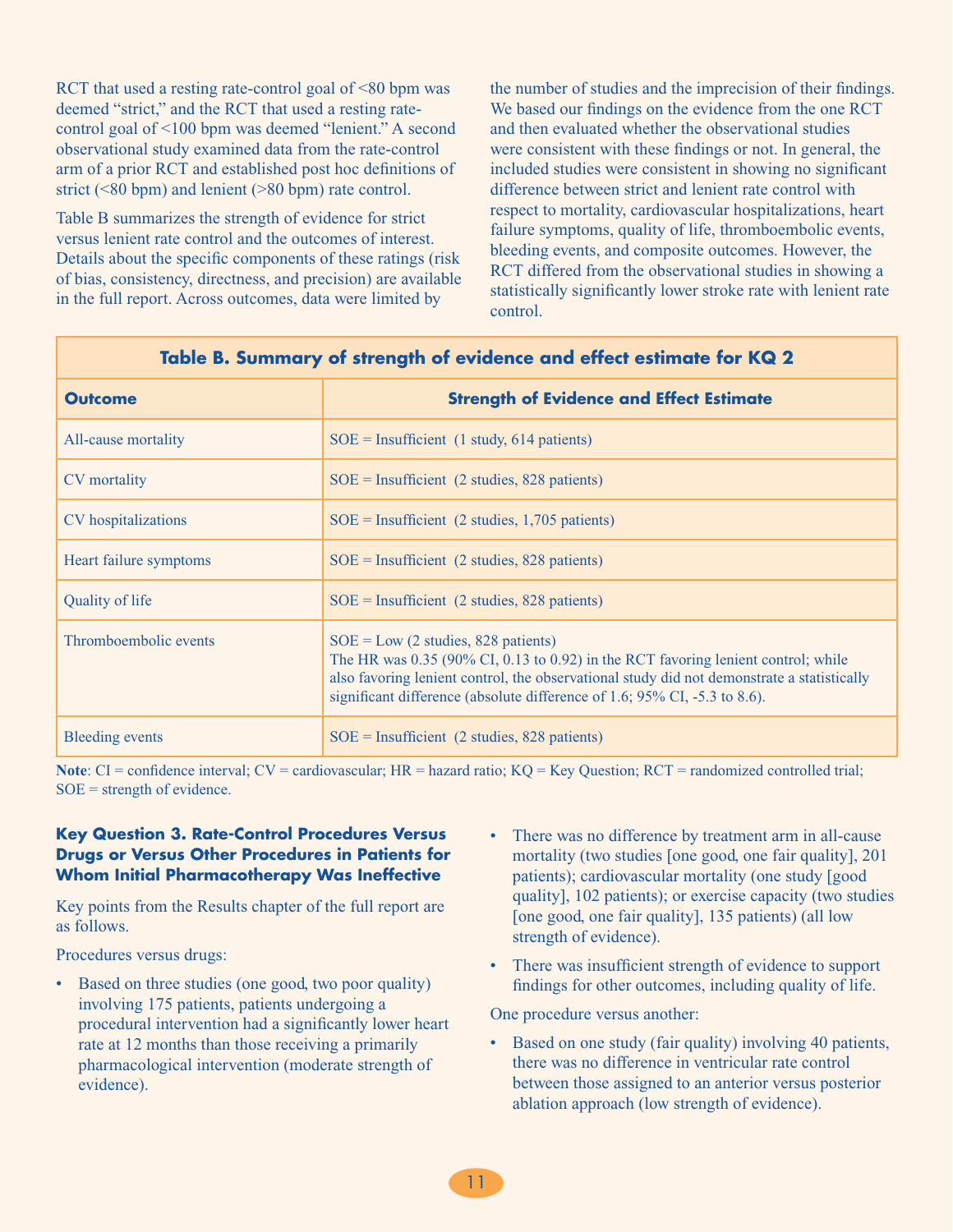- Based on one study (fair quality) involving 184 patients, there was no significant difference in all-cause mortality between those receiving biventricular pacing versus those receiving right ventricular (RV) pacing (low strength of evidence).
- Based on one study (fair quality) involving 184 patients, there were significant improvements in exercise capacity for those in the biventricular pacing group compared with those receiving RV pacing (low strength of evidence).
- There was insufficient strength of evidence to support findings of other outcomes, including quality of life.

Six RCTs (two good, three fair, and one poor quality) involving a total of 537 patients met the inclusion criteria for KQ 3, evaluating the comparative effectiveness of a procedural intervention versus a primarily pharmacological intervention for rate control of AF or comparing two primarily procedural interventions. We also included data from a separately published subgroup analysis of one of the RCTs. One study each was based in the United Kingdom, continental Europe, and Asia; one was a multicenter trial based in Australia; one was a multicenter trial in the United States and Canada; and one did not specify the geographical location. All studies were unblinded due to the nature of the interventions. Four studies recruited patients with only one specific type of AF,

either permanent (three studies) or persistent (one study); one study recruited patients with "resistant chronic" AF; and one study recruited patients with permanent or paroxysmal AF. These studies, however, evaluated and compared different types of treatments, preventing conclusions about whether effectiveness varied by type of AF. Treatment arms ranged in size from 18 to 103 patients.

The included studies varied in the types of procedures and pharmacological interventions tested. In line with our a priori definition of rate-control procedures, all studies included at least one treatment arm with radiofrequency ablation of either the AVN or His bundle, most often in conjunction with pacemaker placement. Based on the description of outcomes, we deduced that the comparison arms included a pharmacological intervention whose main purpose was to control ventricular heart rate rather than converting the underlying rhythm of AF; this was combined with a procedure in some studies.

Tables C and D summarize the strength of evidence for rate-control procedures versus drugs and for one ratecontrol procedure versus another, respectively. Details about the specific components of these ratings (risk of bias, consistency, directness, and precision) are available in the full report. Across outcomes and comparisons, although the included evidence was from RCTs with an overall low risk of bias and the outcomes were direct, the findings were often imprecise and based on only one or two studies.

| <b>Outcome</b>           | <b>Strength of Evidence and Effect Estimate</b>                                                                                                                                                                              |
|--------------------------|------------------------------------------------------------------------------------------------------------------------------------------------------------------------------------------------------------------------------|
| Ventricular rate control | $SOE = \text{Modern} (3 \text{ studies}, 175 \text{ patients})$<br>Using different metrics, all 3 studies found that patients in the procedure arm had a<br>significantly lower heart rate at 12 months than those on drugs. |
| All-cause mortality      | $SOE = Low (2 studies, 201 patients)$<br>No significant difference was found.                                                                                                                                                |
| CV mortality             | $SOE = Low (1 study, 102 patients)$<br>No significant difference was found.                                                                                                                                                  |
| Exercise capacity        | $SOE = Low (2 studies, 135 patients)$<br>Studies did not show significant differences between procedure and drug arms.                                                                                                       |
| Quality of life          | $SOE = Insufficient$ (2 studies, 135 patients)                                                                                                                                                                               |

### **Table C. Summary of strength of evidence and effect estimate for KQ 3—rate-control procedures versus drugs**

**Note:** CV = cardiovascular; KQ = Key Question; SOE = strength of evidence.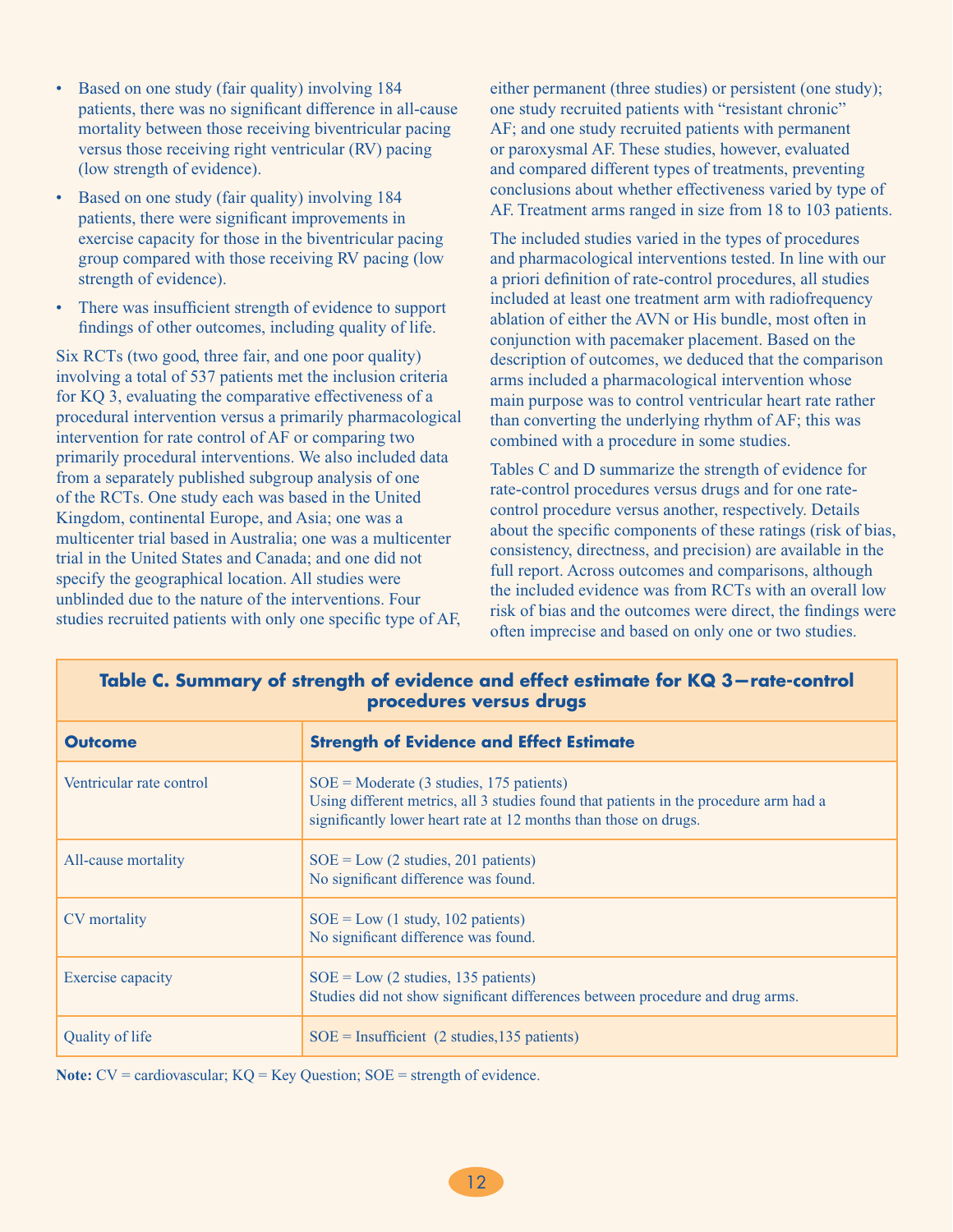### **Table D. Summary of strength of evidence and effect estimate for KQ 3—one rate-control procedure versus another**

| <b>Outcome</b>           | <b>Strength of Evidence and Effect Estimate</b>                                                                                                                                                            |
|--------------------------|------------------------------------------------------------------------------------------------------------------------------------------------------------------------------------------------------------|
| Ventricular rate control | $SOE = Low (1 study, 40 patients)$<br>No difference was found between those assigned to anterior vs. posterior approach.                                                                                   |
| All-cause mortality      | $SOE = Low (1 study, 184 patients)$<br>No significant difference was found between those in the biventricular pacing group and those<br>receiving RV pacing ( $p = 0.16$ ).                                |
| Exercise capacity        | $SOE = Low (1 study, 184 participants)$<br>Improvement in walking distance was significantly greater among those in the biventricular pacing<br>group than among those receiving RV pacing ( $p = 0.04$ ). |
| Quality of life          | $SOE =$ Insufficient (1 study, 184 participants)                                                                                                                                                           |

**Note**: KQ = Key Question; RV = right ventricular; SOE = strength of evidence.

### **Key Question 4. Antiarrhythmic Drugs and Electrical Cardioversion for Conversion to Sinus Rhythm**

Key points from the Results chapter of the full report are as follows.

- Based on four RCTs (two good, two fair quality) involving 411 patients, use of a single biphasic waveform is more effective in restoring sinus rhythm than use of a single monophasic waveform in patients with persistent AF (high strength of evidence).
- Based on four RCTs (one good, three fair quality) involving 393 patients, there was no statistically significant difference in restoration of sinus rhythm with use of anterolateral versus anteroposterior positioning of cardioversion electrodes in patients with persistent AF (low strength of evidence).
- Based on three studies (one good, two fair quality) involving 432 patients, a 360 Joules (J) monophasic shock restores sinus rhythm more effectively than a 200 J monophasic shock (high strength of evidence).
- Although based on limited studies and use of different drugs for pretreatment, current evidence suggests that drug pretreatment does not enhance electrical cardioversion in terms of restoration of sinus rhythm

(two studies [one good, one fair quality], 218 patients, moderate strength of evidence), but does increase maintenance of sinus rhythm (two studies [one good, one fair quality], 195 patients, moderate strength of evidence) and decrease recurrence of AF (one poorquality study, 88 patients, low strength of evidence).

• Based on four studies (two good, two fair quality) involving 736 patients, amiodarone demonstrates a potential benefit compared with sotalol for restoring sinus rhythm, although the difference did not reach statistical significance (low strength of evidence).

A total of 42 RCTs involving 5,780 patients were identified that assessed the use of antiarrhythmic drugs or electrical cardioversion for the conversion of AF to sinus rhythm. Thirteen studies were considered to be of good quality, 27 of fair quality, and 2 of poor quality. Only 7 studies included sites in the United States; 25 included sites in continental Europe. The study population consisted entirely of patients with persistent AF in 25 studies, entirely of patients with paroxysmal AF in 1 study, and entirely of patients for whom prior rate- or rhythm-control therapy had been ineffective in 2 studies.

Figure C represents the treatment comparisons evaluated for this KQ.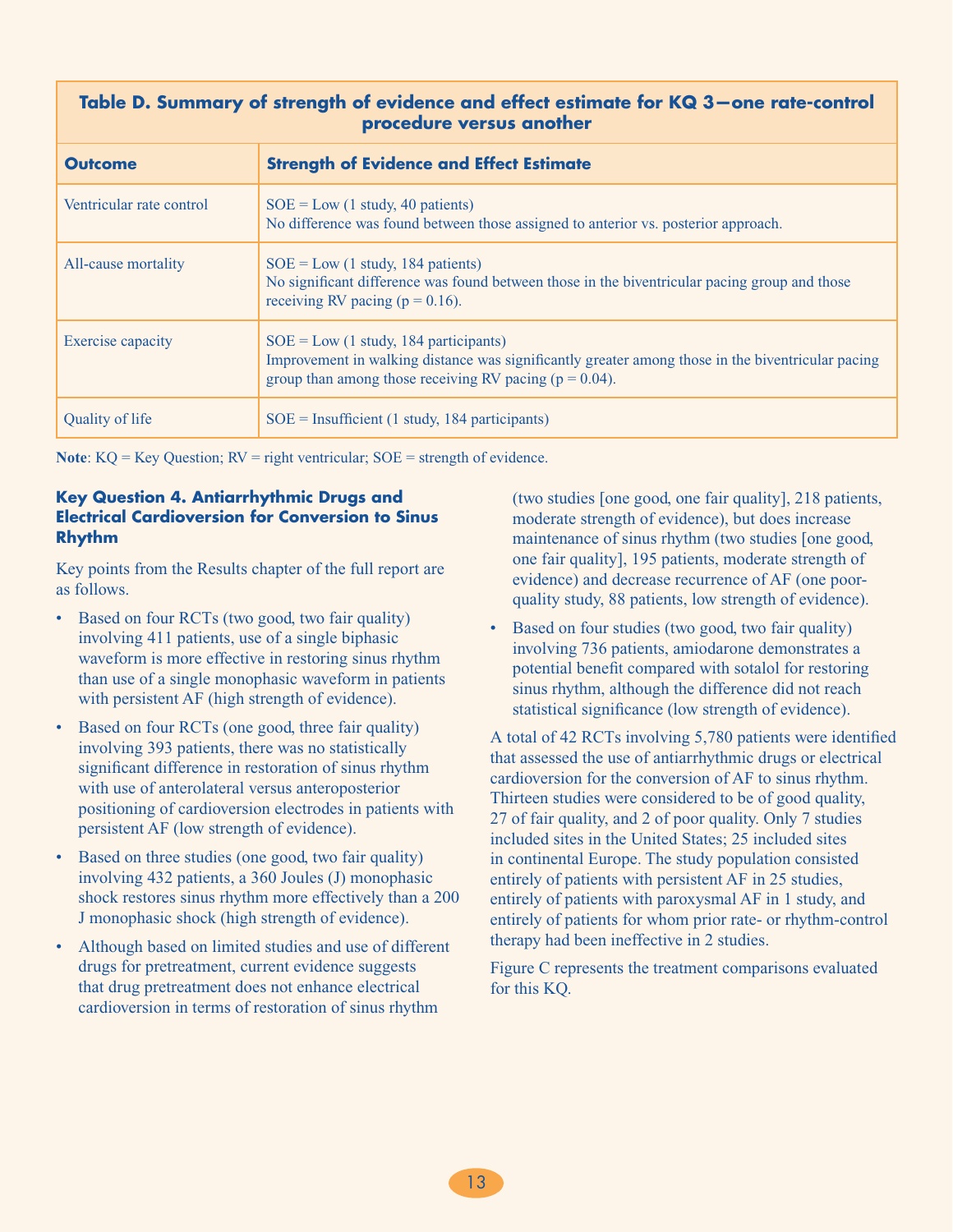



**Notes**: Lines running from one oval back to the same oval (e.g., "Antiarrhythmic Drugs" oval) indicate intraclass comparisons (e.g., comparison of one antiarrhythmic drug with another). Numbers refer to numbers of comparisons.

 $KQ = Key Question$ ;  $J = Joules$ ;  $Tx = treatment$ .

Table E summarizes the strength of evidence for the available comparisons and evaluated outcomes. Details about the specific components of these ratings (risk of bias, consistency, directness, and precision) are available in the full report. Across outcomes

and comparisons, although the included evidence was from RCTs with an overall low risk of bias and the evidence was based on direct outcomes, some findings were limited in terms of precision and consistency, as well as by the available number of studies.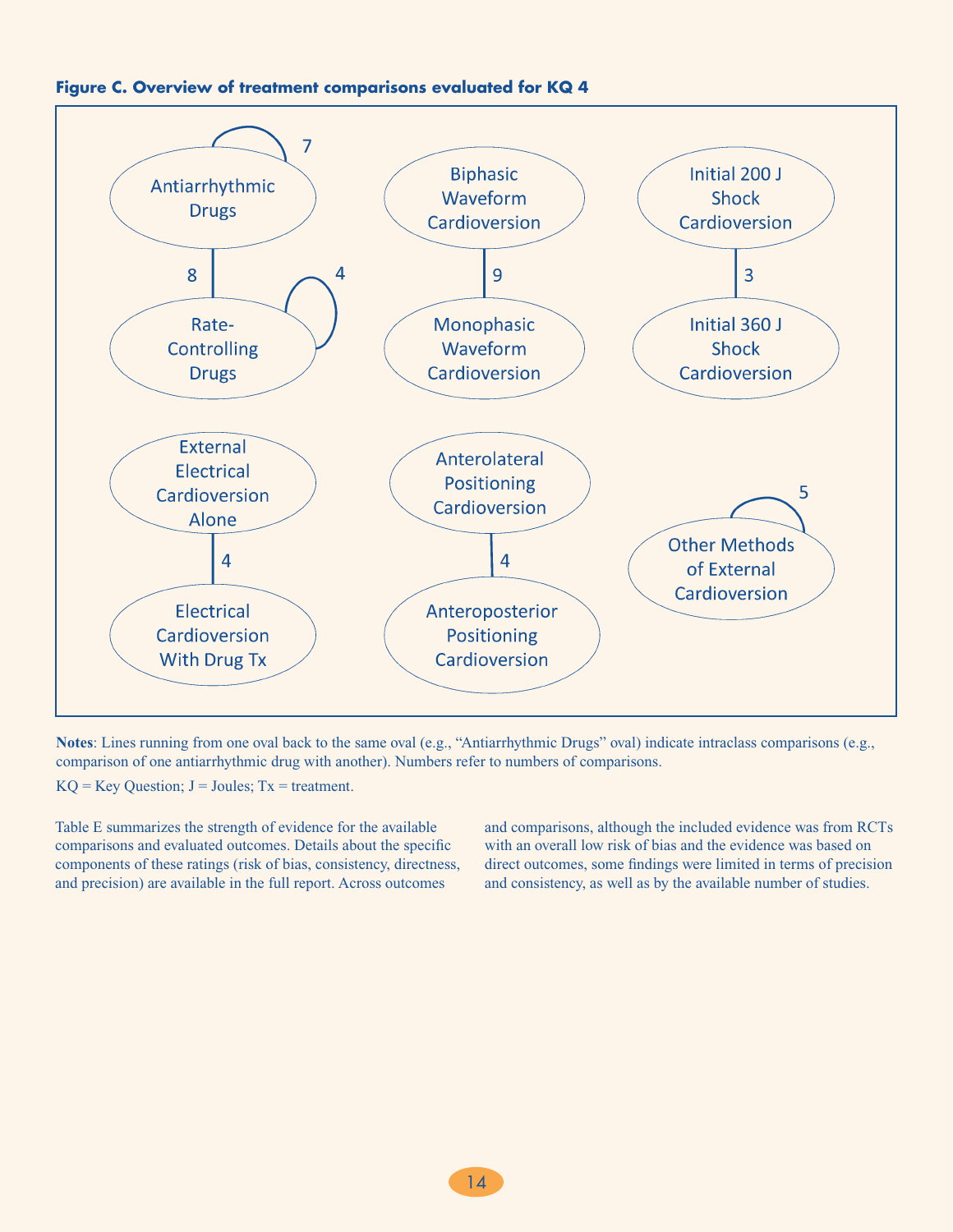# **Table E. Summary of strength of evidence and effect estimate for KQ 4**

| <b>Treatment Comparison</b>                                                                                      | <b>Restoration of Sinus Rhythm</b>                                                                                                                                                                | <b>Maintenance of Sinus</b><br><b>Rhythm</b>                                                                                                                                                    | <b>Recurrence of AF</b>                                                                                        |
|------------------------------------------------------------------------------------------------------------------|---------------------------------------------------------------------------------------------------------------------------------------------------------------------------------------------------|-------------------------------------------------------------------------------------------------------------------------------------------------------------------------------------------------|----------------------------------------------------------------------------------------------------------------|
| Various methods for external<br>electrical cardioversion:<br>biphasic vs. monophasic<br>waveforms                | $SOE = High (4 studies, 411 patients)$<br>OR 4.39 (95% CI, 2.84 to 6.78)<br>favoring biphasic waveform                                                                                            | $SOE = Insufficient$<br>(1 study, 83 patients)                                                                                                                                                  | $SOE = Low$<br>(1 study, 216 patients)<br>No difference                                                        |
| Various methods for external<br>electrical cardioversion:<br>anterolateral vs.<br>anteroposterior cardioversions | $SOE = Low (4 studies, 393 patients)$<br>OR 0.87 (95% CI, 0.20 to 3.72),<br>showing potential benefit of<br>anterolateral electrode placement,<br>which did not reach statistical<br>significance | $SOE = Insufficient (no)$<br>studies)                                                                                                                                                           | $SOE = Insufficient$<br>(no studies)                                                                           |
| Various methods for external<br>electrical cardioversion: energy<br>protocols                                    | $SOE = High (3 studies, 432 patients)$<br>OR 0.16 (95% CI, 0.05 to 0.53)<br>favoring 360 J vs. 200 J monophasic<br>shock                                                                          | $SOE = Insufficient$<br>(no studies)                                                                                                                                                            | $SOE = Insufficient$<br>(no studies)                                                                           |
| Drug enhancement of external<br>electrical cardioversion vs. no<br>drug enhancement                              | $SOE = \text{Modern}$ (2 studies, 218)<br>patients)<br>No significant benefit for patients<br>given ibutilide or metoprolol<br>pretreatment (p values NR)                                         | $SOE = \text{Modern}$<br>(2 studies, 195 patients)<br>Significant benefit for<br>patients given verapamil or<br>metoprolol pretreatment (p<br>values of $0.04$ and $0.027$ in<br>the 2 studies) | $SOE = Low$<br>(1 study, 88 patients)<br>Significant benefit of<br>verapamil pretreatment (p<br>$= 0.02$       |
| Drugs for pharmacological<br>cardioversion: amiodarone vs.<br>sotalol                                            | $SOE = Low (4 studies, 736 patients)$<br>OR 1.12 (95% CI, 0.81 to 1.56),<br>demonstrating a potential benefit<br>of amiodarone, which did not reach<br>statistical significance                   | $SOE = Insufficient$<br>(no studies)                                                                                                                                                            | $SOE = Insufficient$<br>(no studies)                                                                           |
| Drugs for pharmacological<br>cardioversion: amiodarone vs.<br>rate-control drugs                                 | $SOE = High (7 studies, 613 patients)$<br>OR 2.99 (95% CI, 1.64 to 5.44),<br>demonstrating a significant benefit of<br>amiodarone                                                                 | $SOE = Insufficient$<br>(no studies)                                                                                                                                                            | $SOE = Low$<br>(1 study, 152 patients)<br>No difference between<br>amiodarone vs. ibutilide<br>within 24 hours |

Note: AF = atrial fibrillation; CI = confidence interval; J = Joules; KQ = Key Question; NR = not reported; OR = odds ratio; SOE = strength of evidence.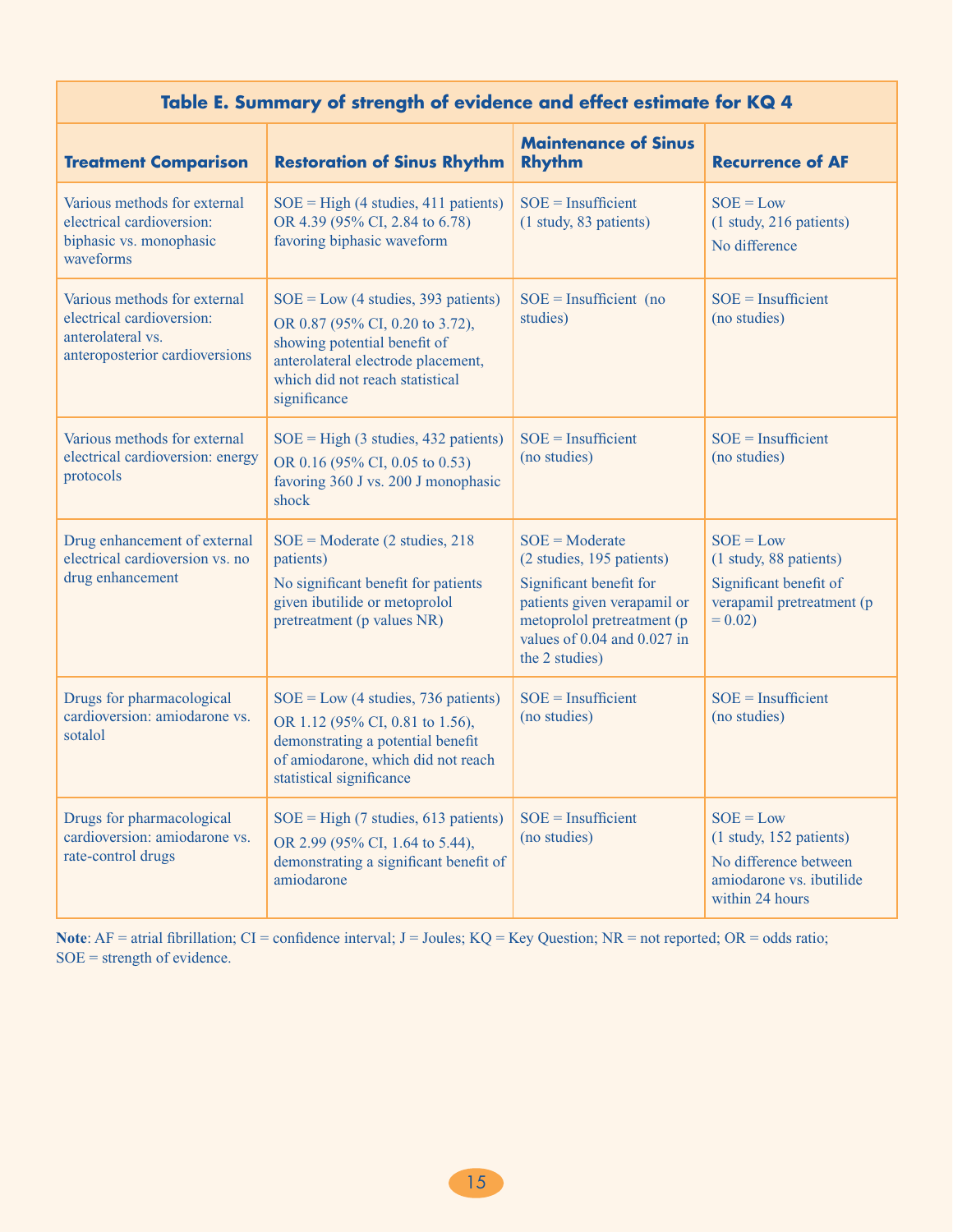### **Key Question 5. Rhythm-Control Procedures and Drugs for Maintenance of Sinus Rhythm**

Key points from the Results chapter of the full report are as follows.

#### **Procedural therapies:**

- *• Transcatheter PVI versus antiarrhythmic drugs*
	- Based on eight RCTs (five good, three fair quality) involving 921 patients, transcatheter PVI is superior to antiarrhythmic drugs for maintenance of sinus rhythm over 12 months of followup in patients with paroxysmal AF (high strength of evidence). This evidence is strongest in younger patients with little to no structural heart disease and with mild or no enlargement of the left atrium.
	- Based on two RCTs (both good quality) involving 268 patients, transcatheter PVI is superior to antiarrhythmic medications in reducing cardiovascular hospitalizations (moderate strength of evidence).

### *• Transcatheter PVI with complex fractionated atrial electrogram (CFAE) ablation versus transcatheter PVI without CFAE ablation*

- Based on nine RCTs (six good, three fair quality) involving 817 patients, CFAE ablation done in addition to transcatheter PVI showed a potential benefit in the maintenance of sinus rhythm at 12 months compared with PVI alone, which did not reach statistical significance (low strength of evidence).
- *• Surgical Maze versus standard of care (mitral valve surgery)*
	- Based on seven RCTs (one good, six fair quality) involving 361 patients, surgical Maze at the time of other cardiac surgery (specifically mitral valve surgery) is superior to mitral valve surgery alone for maintenance of sinus rhythm over at least 12 months of followup in patients with persistent AF (moderate strength of evidence).
- *• PVI done at the time of cardiac surgery versus cardiac surgery alone or cardiac surgery in combination with antiarrhythmic drugs (AADs) or catheter ablation*
	- Based on eight RCTs (five good, three fair quality) involving 532 patients, PVI done at the time of cardiac surgery is superior to cardiac surgery alone or cardiac surgery in combination with AADs or catheter ablation for maintenance of sinus rhythm

over 12 months of followup in patients with persistent AF (high strength of evidence).

### *All comparisons*

– There are insufficient data on the effect of rhythm control with PVI or surgical Maze on final outcomes, such as all-cause mortality, stroke, heart failure, and left ventricular ejection fraction, and on the safety and durability of the effectiveness of these procedures beyond 12 months.

#### **Pharmacological therapies:**

- Based on nine studies (one good, eight fair quality) involving 2,095 patients, amiodarone appears to be better than sotalol but no different from propafenone in maintaining sinus rhythm (low strength of evidence).
- Based on 10 studies (4 good, 6 fair quality) involving 3,223 patients, amiodarone appears to be better than dronedarone or sotalol but no different from propafenone in reducing AF recurrence (low strength of evidence).
- Only one fair-quality study, a substudy of the AFFIRM (Atrial Fibrillation Follow-Up Investigation of Rhythm Management) study involving 256 patients, systematically assessed differences in all-cause mortality between AADs; it found no statistically significant difference after a mean followup of 3.8 years between those receiving amiodarone versus sotalol (insufficient strength of evidence).
- Based on one good-quality study of 403 patients, amiodarone lowered AF hospitalizations compared with sotalol or propafenone (low strength of evidence) but did not demonstrate a benefit in control of AF symptoms (low strength of evidence).
- Based on two good-quality studies involving 1,068 patients, there was no difference among agents in impact on quality of life (low strength of evidence).

A total of 83 studies met our inclusion criteria and assessed the comparative safety and effectiveness of new procedural rhythm-control therapies, other nonpharmacological rhythm-control therapies, and pharmacological agents for the maintenance of sinus rhythm in patients with AF. These were broken down into those focusing on procedural therapies and those focusing on pharmacological therapies.

# **Procedural Therapies**

We identified 65 studies enrolling 6,739 patients that evaluated procedures for rhythm control that were relevant to this KQ. All of these studies were RCTs. Thirty-one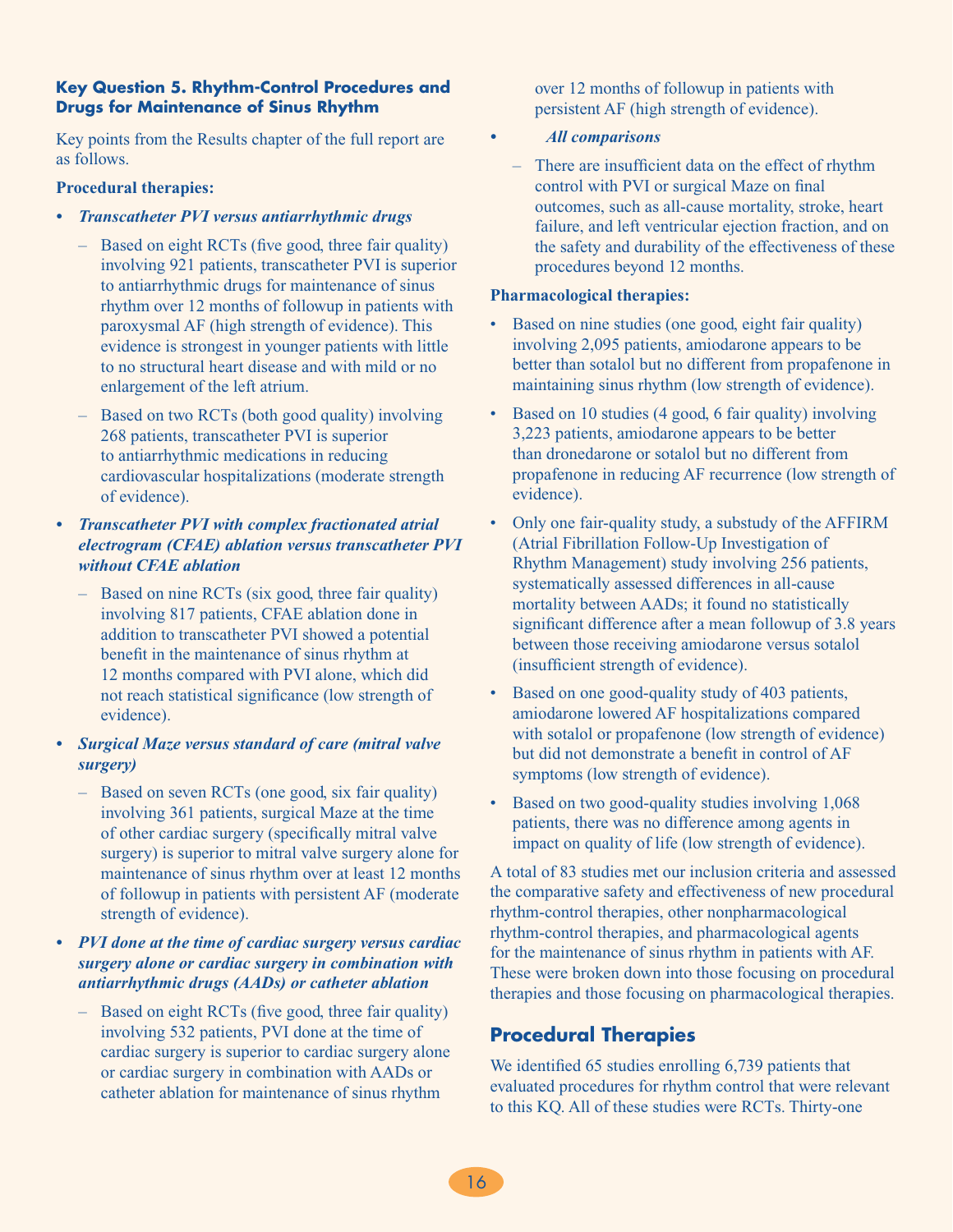studies were rated as good quality, 32 as fair quality, and 2 as poor quality.

Fourteen studies included patients from the United States, four included the United Kingdom, six included Canada, nine included Asia, four included South America, and one included Australia/New Zealand. Thirty-six studies included patients from continental Europe. Three studies did not report their locations.

Several studies focused on specific populations. Eleven included only patients with longstanding persistent AF, 17 studies included only patients with paroxysmal AF, and 4 studies included only patients with persistent AF. Finally, two studies enrolled only patients who had comorbid heart failure.

Figure D represents the procedural treatment comparisons evaluated for this KQ.





**Notes**: Lines running from one oval back to the same oval (e.g., "Transcatheter PVI (Varying Type of Catheter)" oval) indicate intraclass comparisons (e.g., comparison of one transcatheter PVI catheter with another). Numbers refer to numbers of comparisons.

AAD = antiarrhythmic drug; CFAE = complex fractionated atrial electrogram; CTI = cavotricuspid isthmus; KQ = Key Question; PVI = pulmonary vein isolation.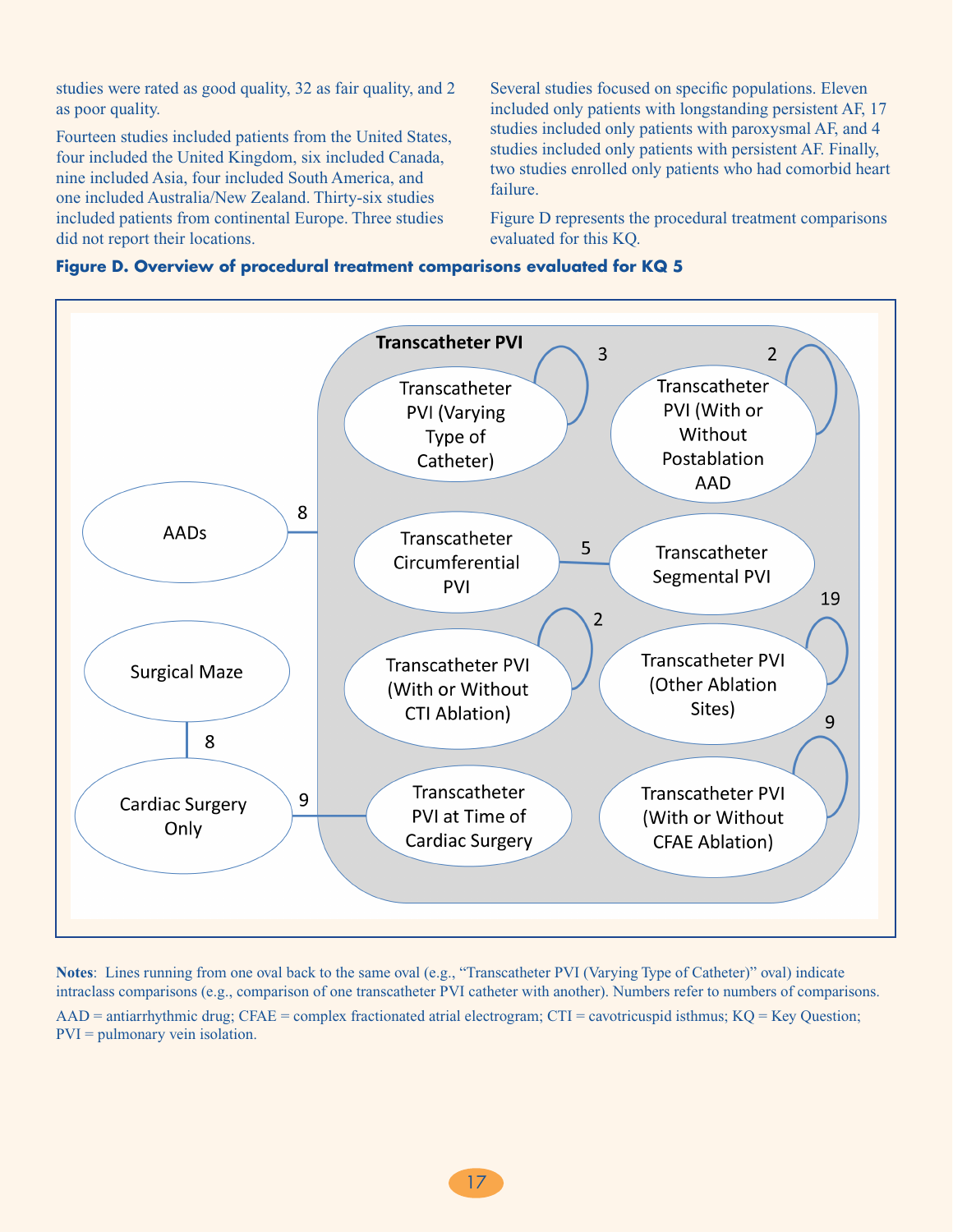# **Pharmacological Therapies**

A total of 18 studies involving 4,300 patients compared the safety or effectiveness of pharmacological agents with or without external electrical cardioversion for maintaining sinus rhythm in patients with AF. Six studies were of good quality, 10 were of fair quality, and 2 were of poor quality. One study was conducted entirely in the United States, 5 were conducted entirely in Greece, 10 were conducted entirely in other parts of continental Europe, 1 was conducted completely in Canada, and 1 was conducted on several continents. Four studies included patients with paroxysmal or persistent AF, and seven studies included patients with persistent AF.

Five studies evaluated the use of one or more pharmacological agents with external electrical cardioversion as a primary component of the tested intervention; 1 study compared an AAD drug with a ratecontrolling drug (sotalol vs. bisoprolol); 1 study primarily evaluated the effect of the addition of verapamil to either amiodarone or flecainide; 1 study compared the effect of two beta blockers for maintenance of sinus rhythm after cardioversion; and 10 studies compared two or more AADs.

Tables F and G summarize the strength of evidence for the evaluated rhythm-control therapies and outcomes. Details about the specific components of these ratings (risk of bias, consistency, directness, and precision) are available in the full report. Across outcomes and comparisons, although the included evidence was from RCTs with an overall low risk of bias and was direct, the findings were often inconsistent or imprecise, limiting our findings.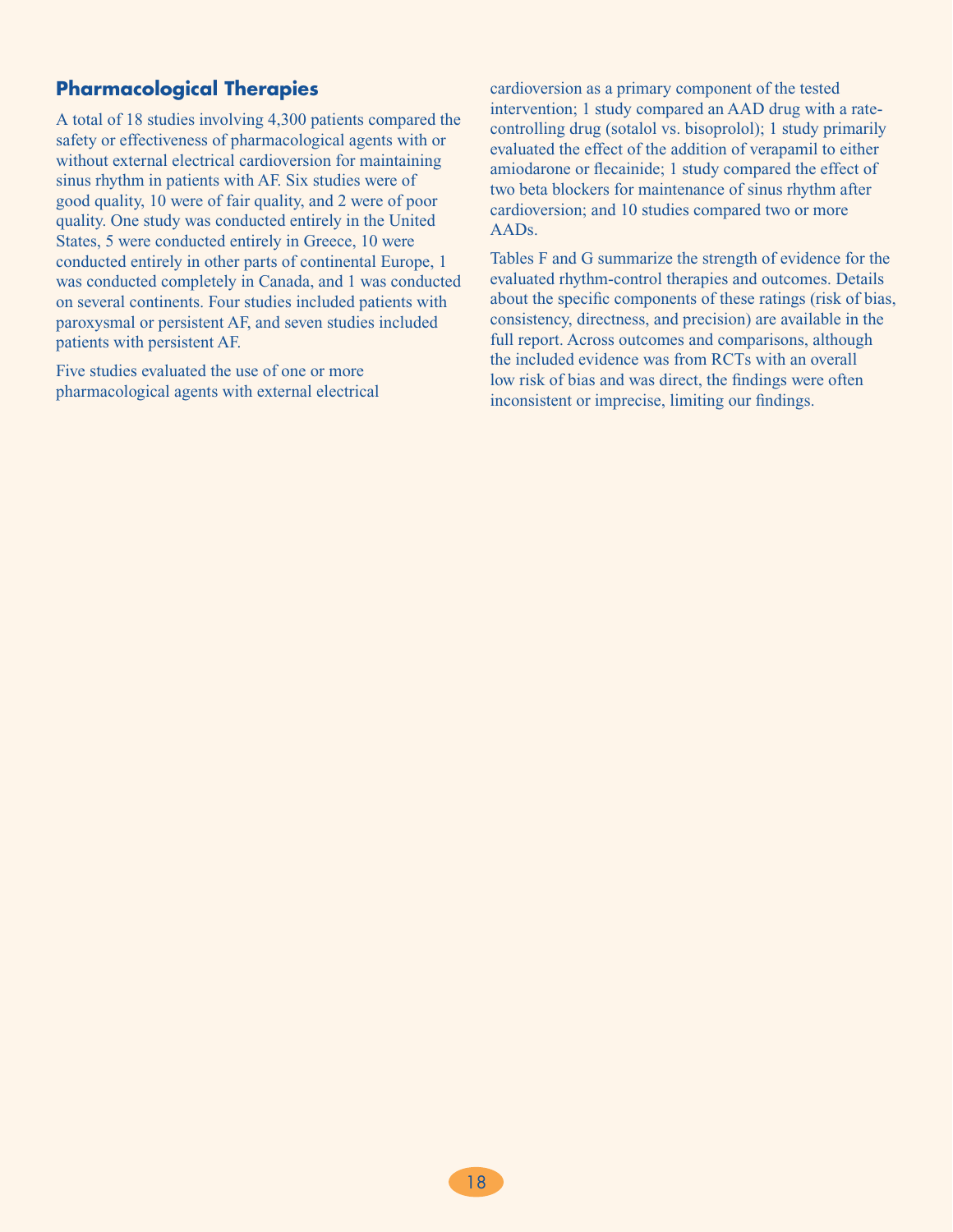|                                                                       | Bleeding<br>Events                                                                      | $(1$ study, $67$<br>Insufficient<br>patients)<br>$SOE =$                                                                                                                                                                                      | Insufficient<br>(no studies)<br>$SOE =$                                                                                                                                                                                   |
|-----------------------------------------------------------------------|-----------------------------------------------------------------------------------------|-----------------------------------------------------------------------------------------------------------------------------------------------------------------------------------------------------------------------------------------------|---------------------------------------------------------------------------------------------------------------------------------------------------------------------------------------------------------------------------|
| ence and effect estimate for KQ 5-procedural rhythm-control therapies | <b>and Mixed</b><br>Including<br>Embolic<br>Events,<br><b>Stroke</b> )<br><b>Stroke</b> | the PVI or AAD<br>Insufficient (no<br>events in either<br>Low (2 studies,<br>$Mixed: SOE =$<br>Stroke: $SOE =$<br>140 patients)<br>No embolic<br>studies)<br>arm                                                                              | Insufficient (no<br>$Mixed: SOE =$<br>$=$ Insufficient<br>Stroke: SOE<br>$(1 \text{ study}, 82)$<br>patients)<br>studies)                                                                                                 |
|                                                                       | Quality of<br>Life                                                                      | (6 studies, 647<br>Insufficient<br>patients)<br>$SOE =$                                                                                                                                                                                       | Insufficient<br>(no studies)<br>$SOE =$                                                                                                                                                                                   |
|                                                                       | Symptoms/<br>Symptoms<br>Control<br>Failure<br>Heart<br>of AF                           | Insufficient<br>(no studies)<br>$SOE =$                                                                                                                                                                                                       | (no studies)<br>Insufficient<br>$SOE =$                                                                                                                                                                                   |
|                                                                       | Hospitaliza-<br><b>CV/AF</b><br>tions                                                   | hospitaliza-tions<br>demonstrated in<br>increase in CV<br>Moderate (2<br>studies, 268<br>arm vs. PVI<br>both studies<br>$(1$ study, $67$<br>Insufficient<br>$CV: SOE =$<br>in the AAD<br>$AF: SOE =$<br>Significant<br>patients)<br>patients) | (no studies)<br>Insufficient<br>$SOE =$                                                                                                                                                                                   |
|                                                                       | All-Cause<br>Mortality<br>and CV                                                        | Ш<br>Cardiac: SOE<br>$(1 \text{ study}, 69)$<br>(no studies)<br>Insufficient<br>Insufficient<br>All-cause:<br>patients)<br>$SOE =$                                                                                                            | Insufficient<br>(no studies)<br>$SOE =$                                                                                                                                                                                   |
|                                                                       | Recurrence<br>of AF                                                                     | Insufficient<br>(no studies)<br>$\parallel$<br>SOE:                                                                                                                                                                                           | an irrigated tip<br>point-by-point<br>catheter and a<br>No difference<br>catheter with<br>PVI ablation<br>(1 study, 102<br>$SOE = Low$<br>multipolar<br>between a<br>(8, 0)<br>patients)<br>ablation<br>circular<br>$= d$ |
|                                                                       | Maintenance<br>of Sinus<br>Rhythm                                                       | transcatheter PVI<br>13.16) favoring<br>OR 6.51 (95%<br>(8 studies, 921<br>$SOE = High$<br>CI, 3.22 to<br>patients)                                                                                                                           | between different<br>types of ablation<br>$\mathcal{L}$<br>No difference<br>$SOE = Low$<br>studies, 264<br>catheters<br>patients)                                                                                         |
| Table F. Summary of strength of evid                                  | Restoration<br>of Sinus<br>Rhythm                                                       | (no studies)<br>Insufficient<br>$SOE =$                                                                                                                                                                                                       | Insufficient<br>(no studies)<br>$SOE =$                                                                                                                                                                                   |
|                                                                       | Comparison<br>Treatment                                                                 | Transcatheter PVI<br>vs. AADs                                                                                                                                                                                                                 | Transcatheter PVI<br>types of ablation<br>using different<br>catheters                                                                                                                                                    |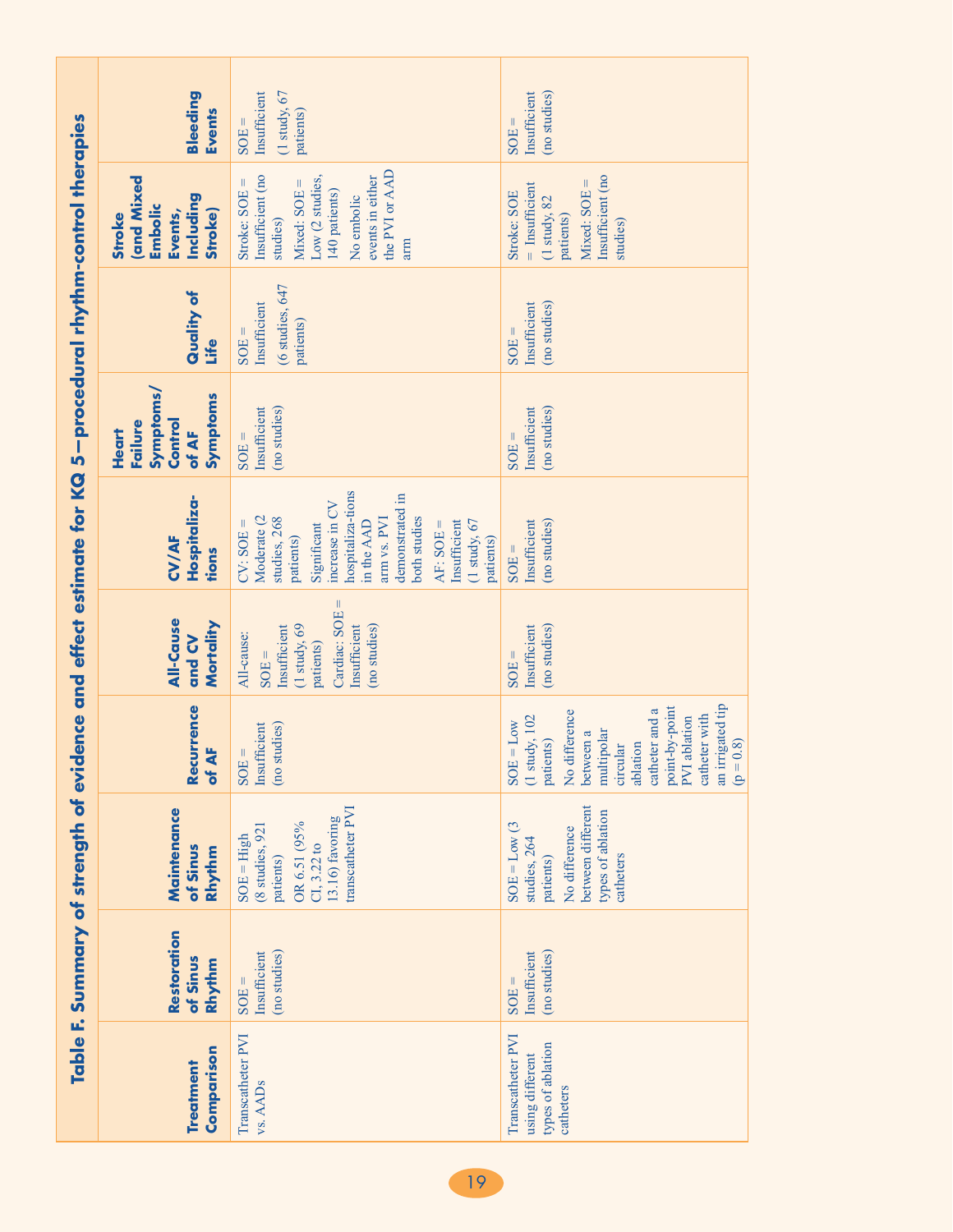|                                                                     | Bleeding<br>Events                                                               | Insufficient<br>(no studies)<br>SOE:                                                                                                                                                                                     | Insufficient<br>(no studies)<br>SOE                                                           | Insufficient<br>(no studies)<br>$SOE =$                                                                                                                                               |
|---------------------------------------------------------------------|----------------------------------------------------------------------------------|--------------------------------------------------------------------------------------------------------------------------------------------------------------------------------------------------------------------------|-----------------------------------------------------------------------------------------------|---------------------------------------------------------------------------------------------------------------------------------------------------------------------------------------|
|                                                                     | and Mixed<br>Including<br>Embolic<br>Events,<br><b>Stroke</b> )<br><b>Stroke</b> | (no studies)<br>Insufficient<br>SOE                                                                                                                                                                                      | (no studies)<br>Insufficient<br>$SOE =$                                                       | Ш<br>$=$ Insufficient<br>Low (1 study,<br>any arm after<br>Stroke: SOE<br>144 patients)<br>Mixed: SOE<br>No events in<br>(no studies)<br>16 months                                    |
| 5-procedural rhythm-control therapies (continued)                   | Quality of<br>Life                                                               | (no studies)<br>Insufficient<br>SOE:                                                                                                                                                                                     | Insufficient<br>(no studies)<br>SOE:                                                          | $(1 \text{ study}, 60)$<br>Insufficient<br>patients)<br>$SOE =$                                                                                                                       |
|                                                                     | <b>Symptoms/</b><br>Symptoms<br>Control<br>Failure<br><b>Heart</b><br>of AF      | (no studies)<br>Insufficient<br>$SOE =$                                                                                                                                                                                  | Insufficient<br>(no studies)<br>$SOE =$                                                       | (no studies)<br>Insufficient<br>$SOE =$                                                                                                                                               |
|                                                                     | Hospitaliza-<br><b>CV/AF</b><br>tions                                            | Insufficient (no<br>studies)<br>SOE:                                                                                                                                                                                     | Insufficient (no<br>studies)<br>$SOE =$                                                       | (no studies)<br>Insufficient<br>$SOE =$                                                                                                                                               |
|                                                                     | <b>All-Cause</b><br>Mortality<br>and CV                                          | $(1 \text{ study}, 110)$<br>arm after 48<br>$SOE = Low$<br>Insufficient<br>(no studies)<br>All-cause:<br>No events<br>patients)<br>in either<br>Cardiac:<br>months<br>$SOE =$                                            | Insufficient<br>(no studies)<br>$SOE =$                                                       | (no studies)<br>Insufficient<br>$SOE =$                                                                                                                                               |
|                                                                     | Recurrence<br>of AF                                                              | Insufficient<br>(no studies)<br>SOE                                                                                                                                                                                      | 257 patients)<br>Insufficient<br>(2 studies,<br>SOE                                           | Insufficient<br>(no studies)<br>SOE                                                                                                                                                   |
|                                                                     | Maintenance<br>of Sinus<br>Rhythm                                                | circumferential<br>(5 studies, 500<br>demonstrating<br>$0.59$ to $2.93$ ),<br>did not reach<br>significance<br>$SOE = Low$<br>PVI, which<br>a potential<br>benefit of<br>statistical<br>(95% CI,<br>patients)<br>OR 1.31 | Insufficient (no<br>studies)<br>$SOE =$                                                       | 2.98), showing a<br>potential benefit<br>reach statistical<br>$SOE = Low(9)$<br>OR 1.48 (95%<br>which did not<br>significance<br>studies, 817<br>CI, 0.74 to<br>of CFAE,<br>patients) |
|                                                                     | Restoration<br>of Sinus<br>Rhythm                                                | $(1 \text{ study}, 80)$<br>Insufficient<br>patients)<br>$SOE =$                                                                                                                                                          | Insufficient (no<br>studies)<br>$SOE =$                                                       | $SOE = Low (2$<br>studies, 247<br>CFAE arm<br>significant<br>benefit of<br>2 studies<br>showing<br>patients                                                                           |
| Table F. Summary of strength of evidence and effect estimate for KQ | Comparison<br><b>Treatment</b>                                                   | circumferential<br>segmental PVI<br>Transcatheter<br>transcatheter<br>PVI vs.                                                                                                                                            | PVI without CTI<br>Transcatheter<br>PVI with CTI<br>transcatheter<br>ablation vs.<br>ablation | PVI with CFAE<br><b>CFAE</b> ablation<br>Transcatheter<br>transcatheter<br>PVI without<br>ablation vs.                                                                                |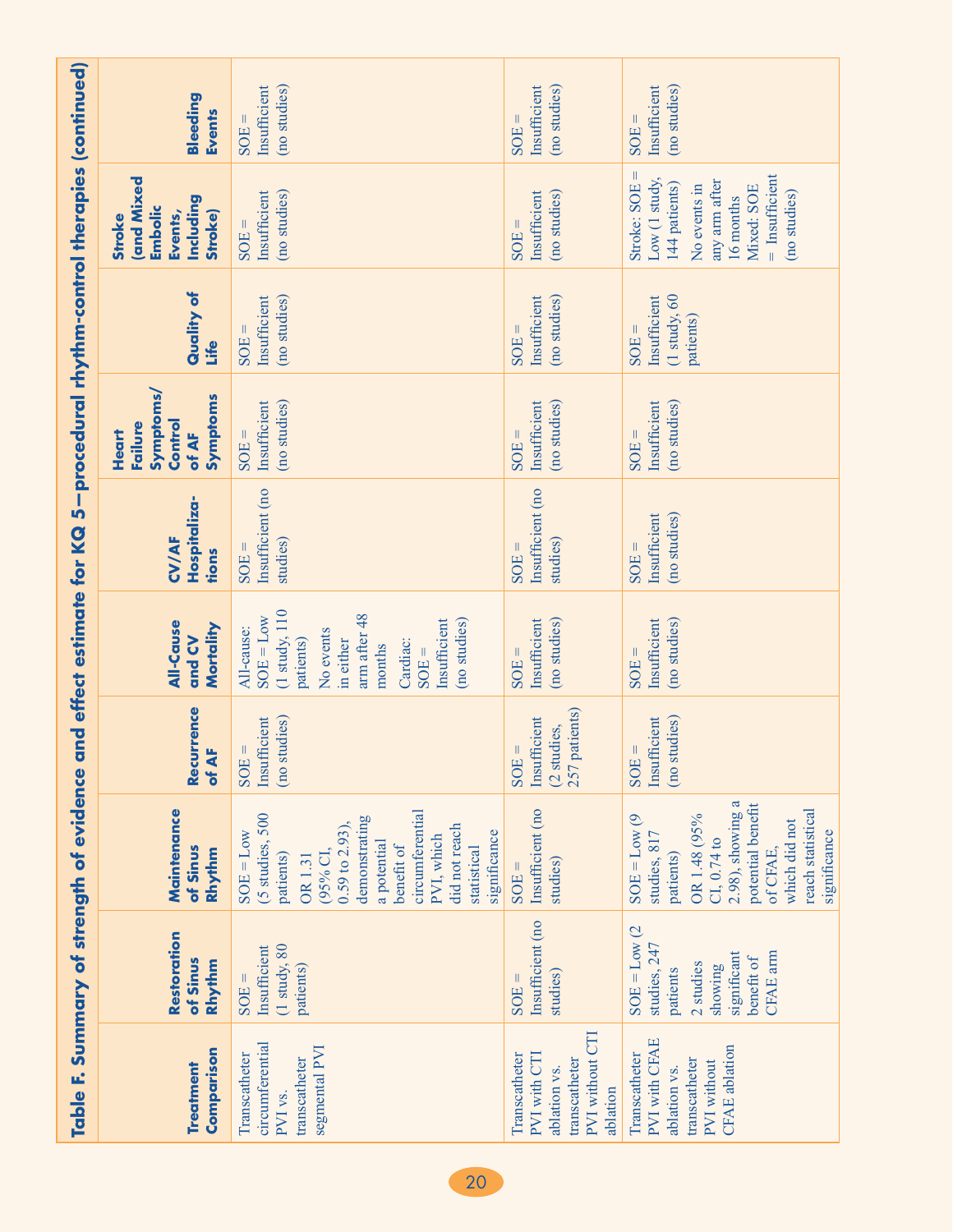|                                                                                                                       | Bleeding<br><b>Events</b>                                                        | (no studies)<br>Insufficient<br>$SOE =$                                                                                                                                                                                                             | (no studies)<br>Insufficient<br>$SOE =$                                                                                                 |
|-----------------------------------------------------------------------------------------------------------------------|----------------------------------------------------------------------------------|-----------------------------------------------------------------------------------------------------------------------------------------------------------------------------------------------------------------------------------------------------|-----------------------------------------------------------------------------------------------------------------------------------------|
|                                                                                                                       | <b>(and Mixed</b><br>Including<br>Embolic<br>Stroke)<br>Events,<br><b>Stroke</b> | (2 studies, 361<br>$=$ Insufficient<br>$=$ Insufficient<br>Mixed: SOE<br>Stroke: SOE<br>(no studies)<br>patients                                                                                                                                    | (no studies)<br>Insufficient<br>$SOE =$                                                                                                 |
|                                                                                                                       | Quality of<br><u>ufe</u>                                                         | (2 studies, 152<br>No significant<br>between arms<br>$SOE = Low$<br>in 2 studies<br>difference<br>patients)                                                                                                                                         | Insufficient<br>(no studies)<br>$SOE =$                                                                                                 |
|                                                                                                                       | <b>Symptoms/</b><br>Symptoms<br>Control<br><b>Failure</b><br>Heart<br>of AF      | Insufficient<br>(no studies)<br>$SOE =$                                                                                                                                                                                                             | (no studies)<br>Insufficient<br>$SOE =$                                                                                                 |
|                                                                                                                       | Hospitaliza-<br><b>CV/AF</b><br>tions                                            | (no studies)<br>Insufficient<br>$SOE =$                                                                                                                                                                                                             | No difference<br>between arms<br>Low $(1 \text{ study},$<br>110 patients)<br>(no studies)<br>Insufficient<br>$CV: SOE =$<br>$AF: SOE =$ |
|                                                                                                                       | <b>All-Cause</b><br>Mortality<br>and CV                                          | (2 studies, 405<br>$=$ Insufficient<br>Cardiac: SOE<br>(no studies)<br>Insufficient<br>All-cause:<br>patients)<br>$SOE =$                                                                                                                           | (no studies)<br>Insufficient<br>$SOE =$                                                                                                 |
|                                                                                                                       | Recurrence<br>of AF                                                              | 572 patients)<br>Insufficient<br>(6 studies,<br>$SOE =$                                                                                                                                                                                             | 217 patients)<br>Insufficient<br>(2 studies,<br>$SOE =$                                                                                 |
|                                                                                                                       | Maintenance<br>of Sinus<br>Rhythm                                                | 1,926 patients)<br>Insufficient<br>(15 studies,<br>$SOE =$                                                                                                                                                                                          | Insufficient<br>(no studies)<br>$SOE =$                                                                                                 |
|                                                                                                                       | Restoration<br>of Sinus<br>Rhythm                                                | (2 studies, 384<br>Insufficient<br>patients)<br>$SOE =$                                                                                                                                                                                             | Insufficient (no<br>studies)<br>$SOE =$                                                                                                 |
| Table F. Summary of strength of evidence and effect estimate for KQ 5—procedural rhythm-control therapies (continued) | Comparison<br>Treatment                                                          | transcatheter PVI<br>arrhythmogenic<br>with additional<br>and CFAE and<br>other than CT1<br>PVI involving<br>PVI involving<br>Transcatheter<br>ablation sites<br>transcatheter<br>transcatheter<br>all 4 PVs vs.<br>PV <sub>s</sub> only<br>PVI vs. | Transcatheter<br>PVI alone vs.<br>transcatheter<br>postablation<br>PVI plus<br><b>AADs</b>                                              |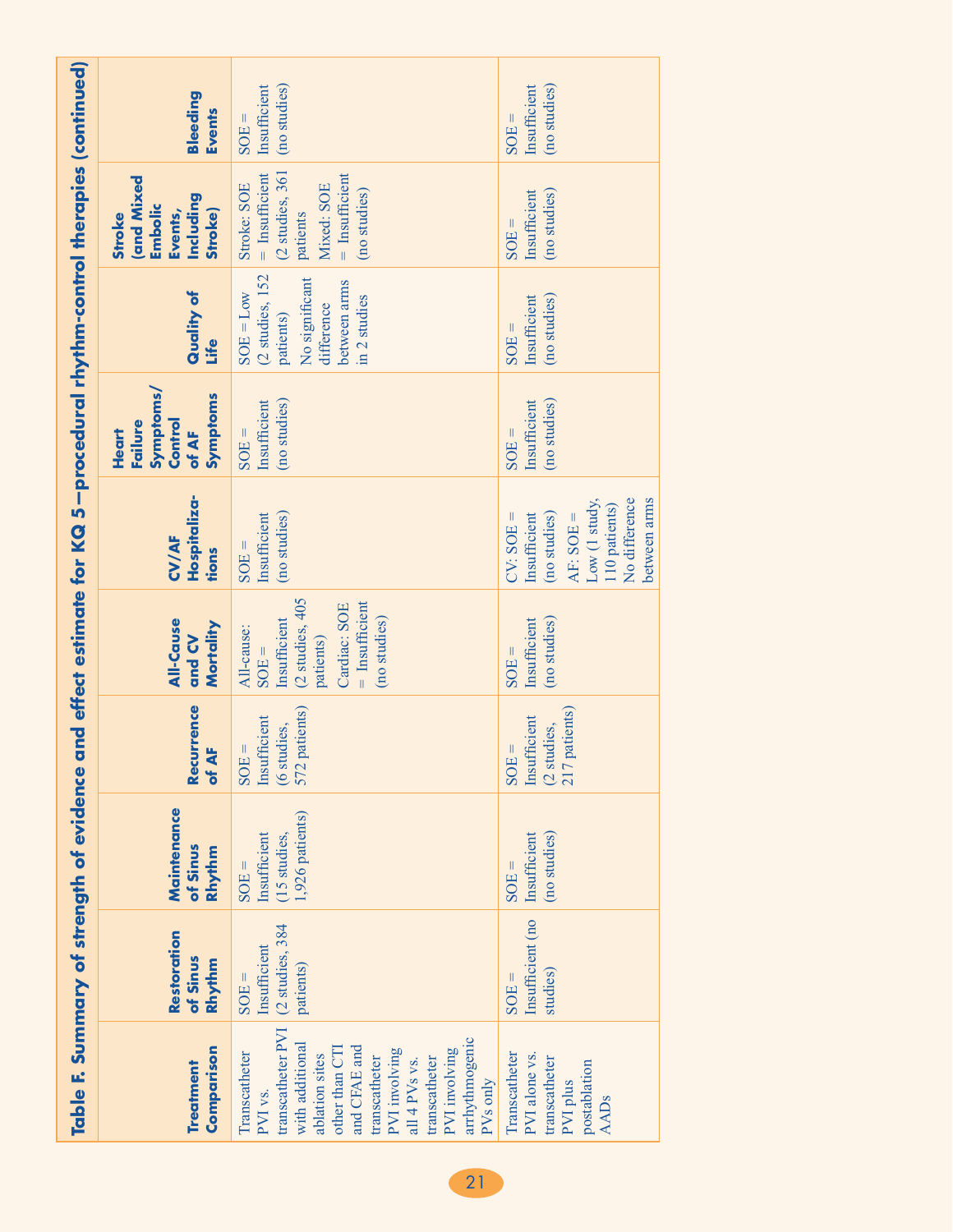|                                                                                                                       | Bleeding<br><b>Events</b>                                                       | $(1$ study, $60$<br>Insufficient<br>patients)<br>$SOE =$                                                                                                                                                                                                                                  |
|-----------------------------------------------------------------------------------------------------------------------|---------------------------------------------------------------------------------|-------------------------------------------------------------------------------------------------------------------------------------------------------------------------------------------------------------------------------------------------------------------------------------------|
|                                                                                                                       | <b>and Mixed</b><br>Including<br>Embolic<br>Stroke)<br>Events,<br><b>Stroke</b> | $=$ Insufficient<br>$=$ Insufficient<br>Stroke: SOE<br>Mixed: SOE<br>$(1 \text{ study}, 30)$<br>$(1 \text{ study}, 67)$<br>patients)<br>patients)                                                                                                                                         |
|                                                                                                                       | Quality of<br><u>ufe</u>                                                        | Insufficient<br>(no studies)<br>$SOE =$                                                                                                                                                                                                                                                   |
|                                                                                                                       | Symptoms/<br>Symptoms<br>Control<br>Failure<br>Heart<br>of AF                   | $(1 \text{ study}, 30)$<br>Insufficient<br>patients)<br>$SOE =$                                                                                                                                                                                                                           |
|                                                                                                                       | Hospitaliza-<br><b>CV/AF</b><br>tions                                           | (no studies)<br>Insufficient<br>$SOE =$                                                                                                                                                                                                                                                   |
|                                                                                                                       | All-Cause<br>Mortality<br>and CV                                                | (6 studies, 384<br>demonstrating<br>mortality with<br>$=$ Insufficient<br>Cardiac: SOE<br>$0.81$ to $4.80$ ),<br>did not reach<br>Maze, which<br>significance<br>$SOE = Low$<br>(no studies)<br>potentially<br>All-cause:<br>statistical<br>$(95%$ CI,<br>patients)<br>OR 1.97<br>greater |
|                                                                                                                       | Recurrence<br>of AF                                                             | (no studies)<br>Insufficient<br>$SOE =$                                                                                                                                                                                                                                                   |
|                                                                                                                       | Maintenance<br>of Sinus<br>Rhythm                                               | benefit of Maze<br>demonstrating<br>(95% CI, 1.79<br>Moderate (7<br>studies, 361<br>significant<br>to 18.81),<br>large and<br>OR 5.80<br>patients)<br>$SOE =$                                                                                                                             |
|                                                                                                                       | Restoration<br>of Sinus<br>Rhythm                                               | Insufficient (no<br>studies)<br>$SOE =$                                                                                                                                                                                                                                                   |
| Table F. Summary of strength of evidence and effect estimate for KQ 5—procedural rhythm-control therapies (continued) | Comparison<br><b>Treatment</b>                                                  | Surgical Maze<br>of care (mitral<br>valve surgery)<br>vs. standard                                                                                                                                                                                                                        |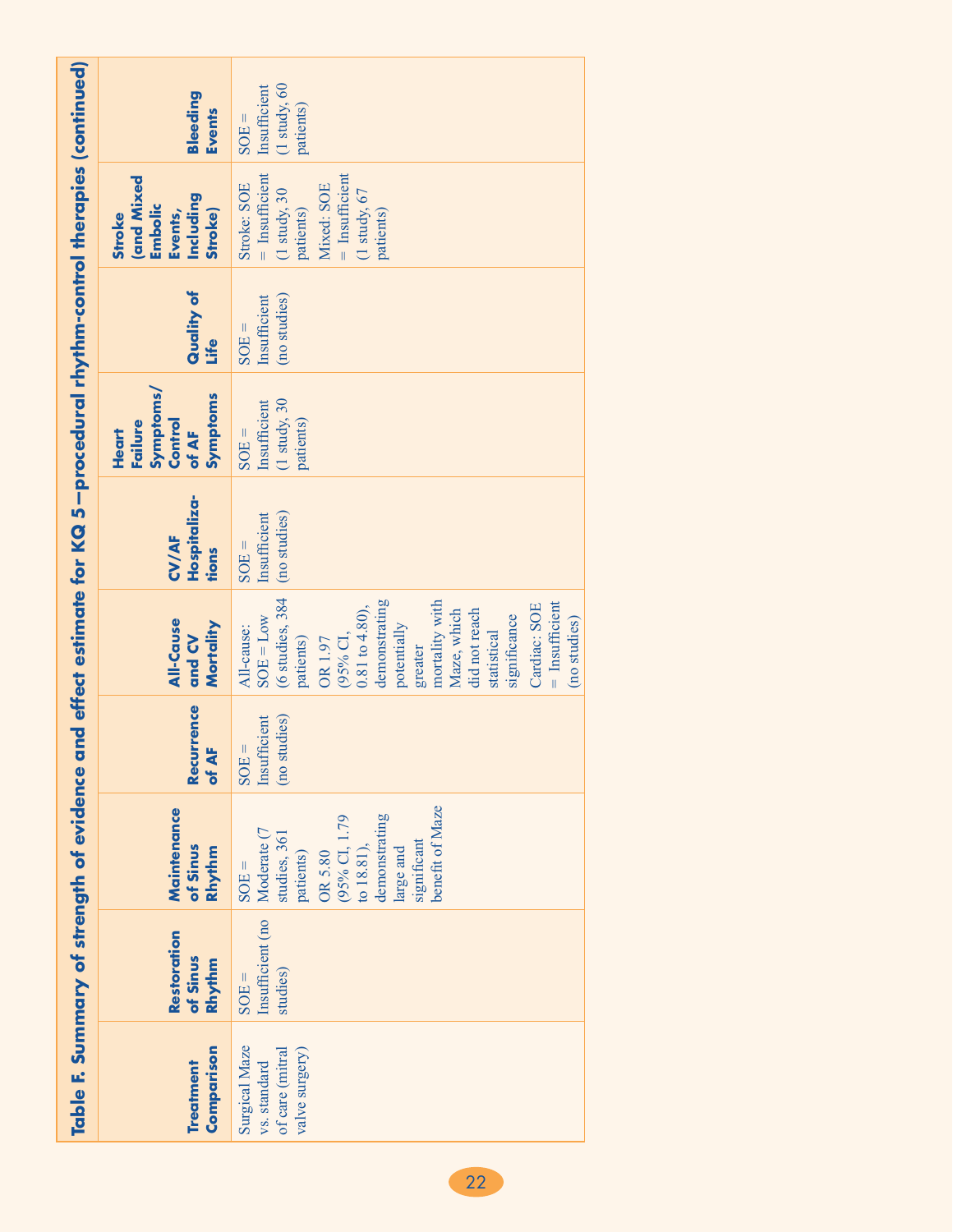|                                                                                                                                       |                                                                                                                                                                                                 | Table F. Summary of strength of evidence and effect estimate for KQ 5—procedural rhythm-control therapies (continued)                                                                                                                                                                                                                                                    |                                         |                                                                                                                                                                                                |                                         |                                                               |                                                         |                                                                                                                                                                                   |                                                        |
|---------------------------------------------------------------------------------------------------------------------------------------|-------------------------------------------------------------------------------------------------------------------------------------------------------------------------------------------------|--------------------------------------------------------------------------------------------------------------------------------------------------------------------------------------------------------------------------------------------------------------------------------------------------------------------------------------------------------------------------|-----------------------------------------|------------------------------------------------------------------------------------------------------------------------------------------------------------------------------------------------|-----------------------------------------|---------------------------------------------------------------|---------------------------------------------------------|-----------------------------------------------------------------------------------------------------------------------------------------------------------------------------------|--------------------------------------------------------|
| Comparison<br>Treatment                                                                                                               | Restoration<br>of Sinus<br>Rhythm                                                                                                                                                               | Maintenance<br>of Sinus<br>Rhythm                                                                                                                                                                                                                                                                                                                                        | Recurrence<br>of AF                     | <b>All-Cause</b><br>Mortality<br>and CV                                                                                                                                                        | Hospitaliza-<br><b>CV/AF</b><br>tions   | Symptoms/<br>Symptoms<br>Control<br>Failure<br>Heart<br>of AF | Quality of<br><u>e#il</u>                               | <b>and Mixed</b><br>Including<br><b>Embolic</b><br>Stroke)<br>Events,<br><b>Stroke</b>                                                                                            | Bleeding<br><b>Events</b>                              |
| time of cardiac<br>cardiac surgery<br>combination<br>with AADs<br>surgery vs.<br>alone or in<br>or catheter<br>PVI at the<br>ablation | demonstrating<br>(95% CI, 1.31<br>181 patients)<br>$SOE = High$<br>PVI at time<br>statistically<br>to 115.29),<br>(3 studies,<br>significant<br>OR 12.30<br>benefit of<br>of cardiac<br>surgery | 8 studies, 532<br>demonstrating<br>$.54 \text{ to } 9.91$ ),<br>$SOE = High$<br>PVI at time<br>statistically<br>significant<br>of cardiac<br>benefit of<br>patients)<br>$(95%$ CI<br>OR 3.91<br>surgery                                                                                                                                                                  | (no studies)<br>Insufficient<br>$SOE =$ | (2 studies, 88<br>$SOE = Low$<br>showing no<br>$(1$ study, $97$<br>Insufficient<br>All-cause:<br>difference<br>2 studies<br>patients)<br>Cardiac:<br>patients)<br>between<br>sdnora<br>$SOE =$ | (no studies)<br>Insufficient<br>$SOE =$ | (no studies)<br>Insufficient<br>$SOE =$                       | 229 patients)<br>Insufficient<br>(2 studies,<br>$SOE =$ | Stroke: SOE<br>studies, 140<br>(no studies)<br>showing no<br>Insufficient<br>difference<br>$=$ Low (2)<br>2 studies<br>patients)<br>between<br>Mixed:<br><b>groups</b><br>$SOE =$ | Insufficient<br>$(1$ study, 43<br>patients)<br>$SOE =$ |
|                                                                                                                                       |                                                                                                                                                                                                 | Note: AAD = antiarrhythmic drug; AF = atrial fibrillation; CFAE = complex fractionated atrial electrogram; CI = confidence interval; CTI = cavotricuspid isthmus;<br>$CV = \text{cardivascular}$ ; $KQ = Key \text{Question}$ ; $OR = \text{odds ratio}$ ; $PV = \text{pulmonary vein}$ ; $PVI = \text{pulmonary vein}$ isolation; $SOE = \text{strength of evidence}$ . |                                         |                                                                                                                                                                                                |                                         |                                                               |                                                         |                                                                                                                                                                                   |                                                        |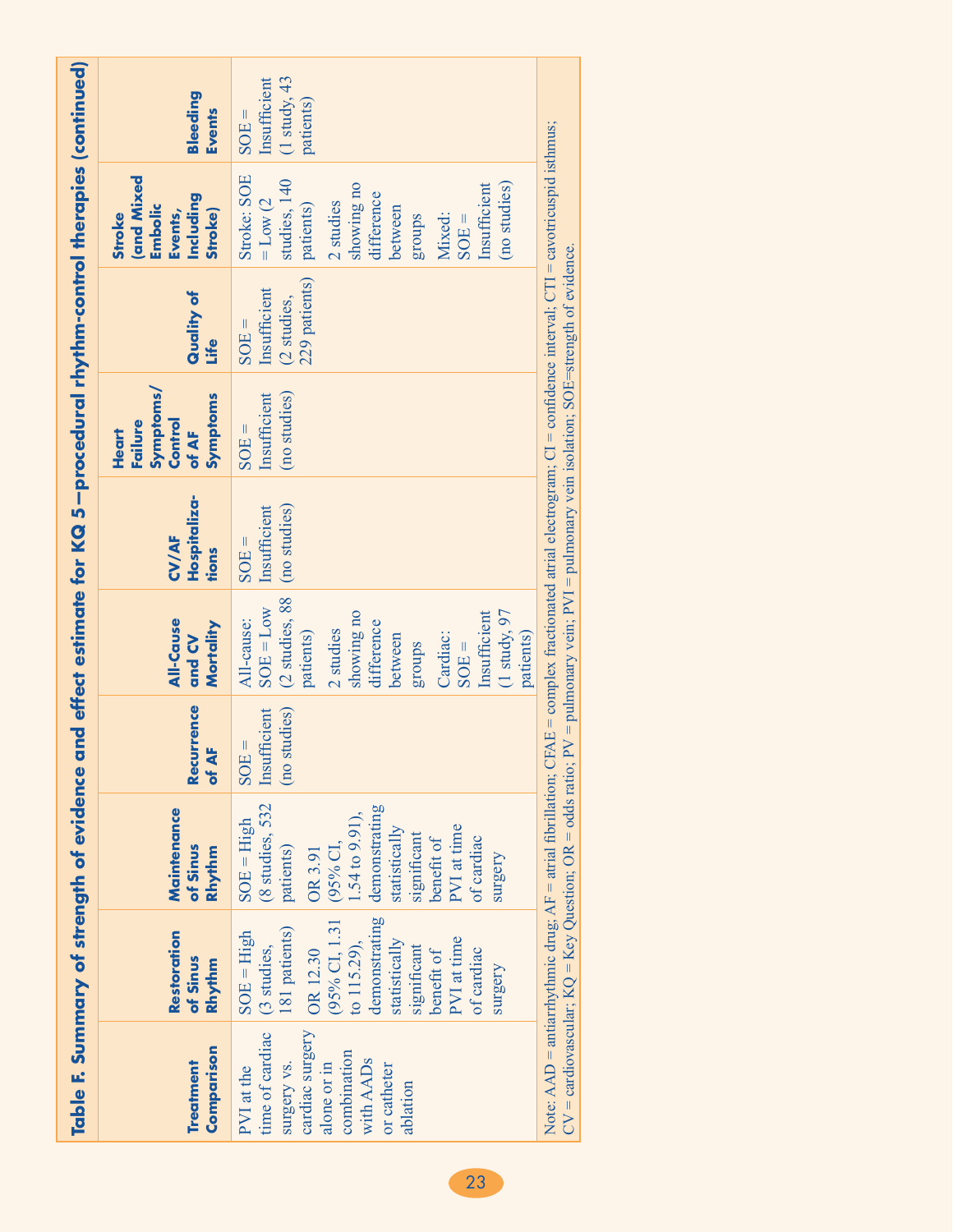|                                                                                                                |                                         | Table G. Summary of strength of eviden                                                                                                          |                                                                                                                                                                             |                                                                                                                                                                                                                                             | ce and effect estimate for KQ                                                                                                                                                                                                           | 5-pharmacological rhythm-control therapies                                                                                                                                                                      |                                                                                                                 |                                                                                                                            |                                         |
|----------------------------------------------------------------------------------------------------------------|-----------------------------------------|-------------------------------------------------------------------------------------------------------------------------------------------------|-----------------------------------------------------------------------------------------------------------------------------------------------------------------------------|---------------------------------------------------------------------------------------------------------------------------------------------------------------------------------------------------------------------------------------------|-----------------------------------------------------------------------------------------------------------------------------------------------------------------------------------------------------------------------------------------|-----------------------------------------------------------------------------------------------------------------------------------------------------------------------------------------------------------------|-----------------------------------------------------------------------------------------------------------------|----------------------------------------------------------------------------------------------------------------------------|-----------------------------------------|
| Comparison<br><b>Treatment</b>                                                                                 | Restoration<br>of Sinus<br>Rhythm       | Maintenance<br>of Sinus<br>Rhythm                                                                                                               | Recurrence<br>of AF                                                                                                                                                         | <b>All-Cause</b><br>Mortality<br>and CV                                                                                                                                                                                                     | Hospitaliza-<br>AF and CV<br>tions                                                                                                                                                                                                      | <b>Symptoms/</b><br>Symptoms<br>Control<br>Failure<br><b>Heart</b><br>of AF                                                                                                                                     | Quality of<br>Life                                                                                              | <b>and Mixed</b><br>Including<br>Embolic<br>Events,<br><b>Stroke</b> )<br><b>Stroke</b>                                    | Bleeding<br><b>Events</b>               |
| logical therapy in<br>a key component<br>cardioversion is<br>of the treatment<br>which electrical<br>Pharmaco- | Insufficient<br>(no studies)<br>$SOE =$ | $(1$ study, $168$<br>Insufficient<br>patients)<br>$SOE =$                                                                                       | Insufficient (4<br>studies, 414<br>patients)<br>SOE:                                                                                                                        | $(1 \text{ study}, 168)$<br>Insufficient<br>(no studies)<br>Insufficient<br>All-cause:<br>patients)<br>Cardiac:<br>$SOE =$<br>$SOE =$                                                                                                       | Insufficient (no<br>studies)<br>$SOE =$                                                                                                                                                                                                 | Insufficient (no<br>studies)<br>$SOE =$                                                                                                                                                                         | $(1 \text{ study}, 144)$<br>Insufficient<br>patients)<br>$SOE =$                                                | Insufficient (no<br>$Mixed: SOE =$<br>$=$ Insufficient<br>$(1 \text{ study}, 168)$<br>Stroke: SOE<br>patients)<br>studies) | (no studies)<br>Insufficient<br>$SOE =$ |
| pharmaco-logical<br>Comparison of<br>agents                                                                    | Insufficient<br>(no studies)<br>$SOE =$ | $SOE = Low(9)$<br>different from<br>studies, 2,095<br>sotalol but no<br>appears to be<br>propafenone.<br>Amiodarone<br>better than<br>patients) | patients)<br>different from<br>appears to be<br>propafenone.<br>Amiodarone<br>dronedarone<br>$= Low$<br>(10 studies,<br>better than<br>or sotalol<br>but no<br>3,223<br>SOE | study arms in<br>$SOE = Low$<br>Insufficient<br>arrhythmic<br>All-cause:<br>(4 studies,<br>was found<br>(5 studies,<br>difference<br>between<br>patients)<br>patients)<br>Cardiac:<br>$SOE =$<br>deaths.<br>2,076<br>1,664<br>$\frac{1}{2}$ | were lower with<br>Insufficient (no<br>hospitalization<br>Low (1 study,<br>of stay of AF<br>403 patients)<br>propafenone.<br>mean length<br>amiodarone<br>$AF: SOE =$<br>$CV: SOE =$<br>than with<br>sotalol or<br>Rate and<br>studies) | Insufficient (no<br>AF symptoms:<br>No difference<br>Heart failure:<br>vs. sotalol or<br>propafenone.<br>(1 study, 403<br>amiodarone<br>$SOE = Low$<br>was found<br>between<br>patients)<br>studies)<br>$SOE =$ | $SOE = Low (2)$<br>No significant<br>studies, 1,068<br>was found in<br>either study.<br>difference<br>patients) | Insufficient (no<br>$Mixed: SOE =$<br>Stroke: SOE =<br>Insufficient (2<br>studies, 1,068<br>patients)<br>studies)          | Insufficient<br>(no studies)<br>$SOE =$ |
|                                                                                                                |                                         | Note: AF = atrial fibrillation; $CV =$ cardiovascular; $KQ = Key$                                                                               |                                                                                                                                                                             | Question; $SOE$ = strength of evidence.                                                                                                                                                                                                     |                                                                                                                                                                                                                                         |                                                                                                                                                                                                                 |                                                                                                                 |                                                                                                                            |                                         |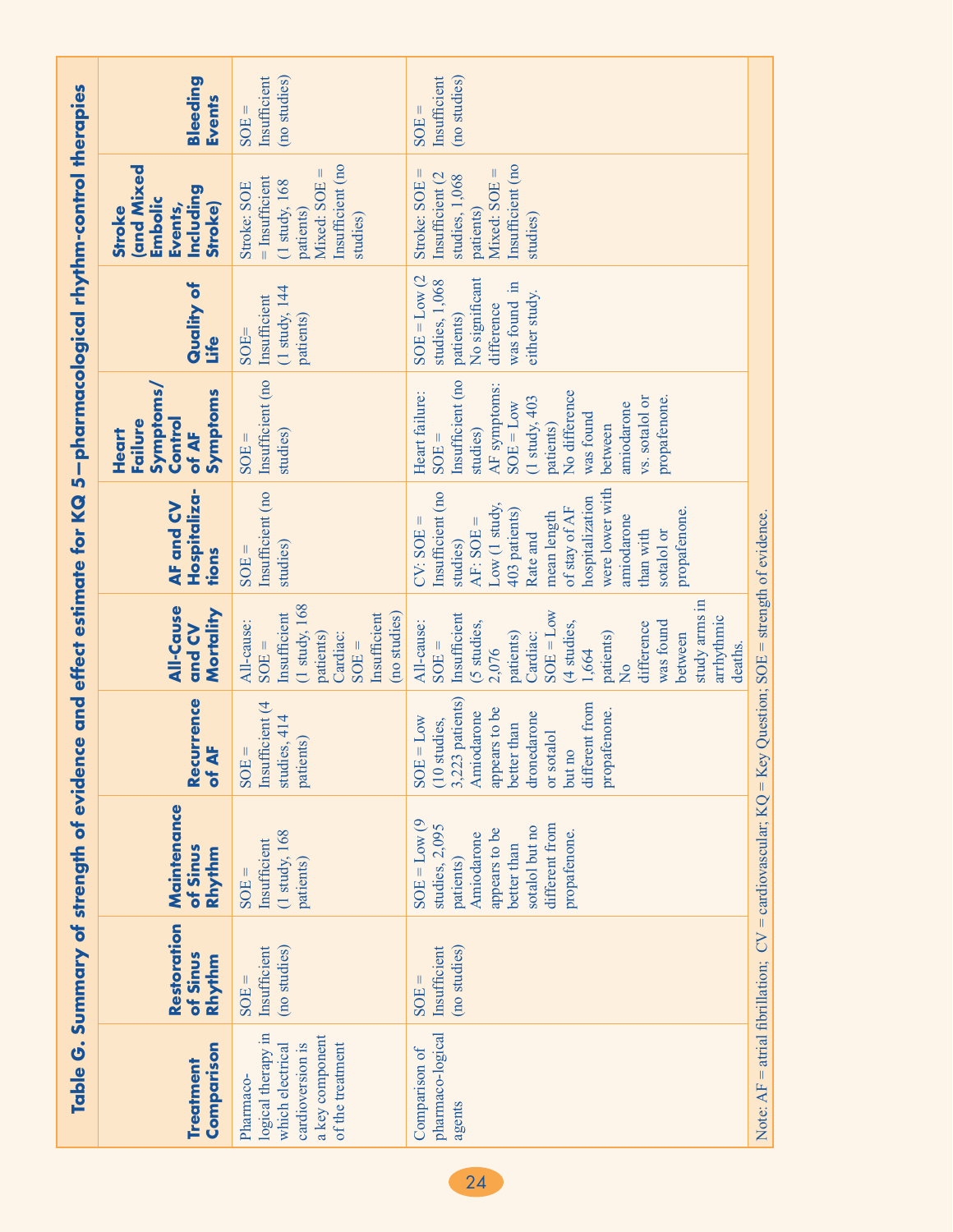# **Key Question 6. Rate- Versus Rhythm-Control Therapies**

Key points from the Results chapter of the full report are as follows.

- Based on evidence from three RCTs (two good, one fair quality) involving 439 patients, pharmacological rate-control strategies with antiarrhythmic medications are superior to rhythm-control strategies in reducing cardiovascular hospitalizations (high strength of evidence).
- Among patients with AF, there is evidence that pharmacological rate-control strategies are comparable in efficacy to rhythm-control strategies with antiarrhythmic medications with regard to their effect on the following outcomes:
	- Cardiovascular mortality: Based on data from five RCTs (all good quality) involving 2,405 patients (moderate strength of evidence)
	- Stroke: Based on data from eight RCTs (five good, two fair, one poor quality) involving 6,424 patients (moderate strength of evidence)
	- All-cause mortality: Based on data from eight RCTs (five good, two fair, one poor quality) involving 6,372 patients (moderate strength of evidence)
- • With regard to heart failure symptoms, there is evidence showing a potential benefit of rhythm-control strategies with antiarrhythmic medications compared with pharmacological rate-control strategies, which did not reach statistical significance. This finding is based on evidence from four RCTs (two good, two fair quality) involving 1,700 patients (low strength of evidence).
- Not surprisingly, based on evidence from seven RCTs (four good, two fair, one poor quality) involving 1,473 patients, rhythm-control strategies with antiarrhythmic medications are significantly more efficacious at maintaining sinus rhythm than pharmacological ratecontrol strategies (high strength of evidence).

There was insufficient strength of evidence about outcomes comparing a rhythm-control strategy that involved PVI with a rate-control strategy that involved AVN ablation and implantation of a pacemaker (one good-quality study) or rate-controlling medications (one poor-quality study).

A total of 14 RCTs were included in our analysis, 12 that explored a rhythm-control strategy using pharmacological therapy versus a rate-control strategy and 2 that compared a rhythm-control strategy with PVI versus a rate-control strategy that involved AVN ablation and implantation of a pacemaker in one case and rate-controlling medications in the other. Nine studies were of good quality, three were of fair quality, and two were of poor quality. Ten studies were conducted in continental Europe; 1 was conducted in the United States and Canada only; 1 was conducted in Asia only; 1 was conducted in the United States, Canada, South America, and Israel; and 1 study did not report the location. The number of patients included ranged from 41 to 4,060, for a total of 7,556 patients across the 14 studies. The mean age of study participants ranged from 39 years to 72 years.

Five studies included only patients with persistent AF, one study included only patients with paroxysmal AF, two studies included both patients with paroxysmal and those with persistent AF, and six studies did not explicitly report type of AF. Four studies included only patients with heart failure.

Table H summarizes the strength of evidence for the rateand rhythm-control therapies and evaluated outcomes. Details about the specific components of these ratings (risk of bias, consistency, directness, and precision) are available in the full report.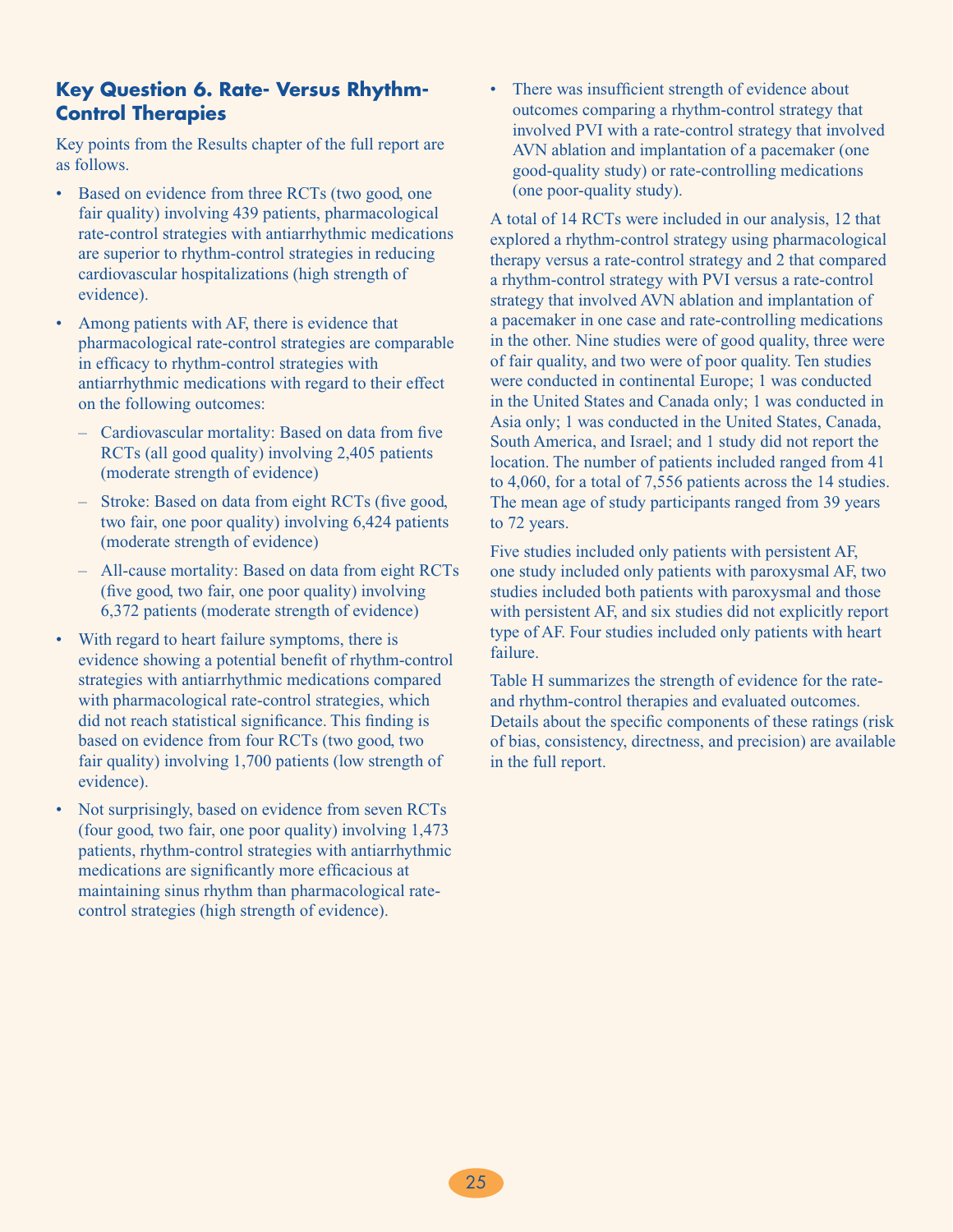### **Table H. Summary of strength of evidence and effect estimate for KQ 6—rate- versus rhythmcontrol strategies**

| <b>Outcome</b>                                                  | <b>Strength of Evidence and Effect Estimate</b>                                                                                                                                                                                                                                                                                                                                                                                                                                          |
|-----------------------------------------------------------------|------------------------------------------------------------------------------------------------------------------------------------------------------------------------------------------------------------------------------------------------------------------------------------------------------------------------------------------------------------------------------------------------------------------------------------------------------------------------------------------|
| Maintenance of sinus rhythm                                     | Using AADs for rhythm control:<br>$SOE = High (7 studies, 1,473 patients)$<br>OR 0.18 (95% CI, 0.11 to 0.28) favoring rhythm-control strategies                                                                                                                                                                                                                                                                                                                                          |
|                                                                 | Using PVI for rhythm control:<br>$SOE = Low (2 studies, 122 patients)$<br>Significantly better in rhythm-control strategies (OR not reported)                                                                                                                                                                                                                                                                                                                                            |
| Ventricular rate control                                        | Using AADs for rhythm control.<br>$SOE = Low (2 studies, 727 patients)$<br>Significantly better in rhythm-control strategies                                                                                                                                                                                                                                                                                                                                                             |
| All-cause mortality                                             | Using AADs for rhythm control:<br>$SOE = \text{Modern} (8 \text{ studies}, 6,372 \text{ patients})$<br>OR 1.34 (95% CI, 0.89 to 2.02), demonstrating a potential benefit of a rhythm-control strategy,<br>which did not reach statistical significance. Since 6 of the 8 studies had ORs that crossed 1<br>(including 95% of the patients) and given significant heterogeneity, we assessed these studies as<br>demonstrating no difference between rate- and rhythm-control strategies. |
| <b>CV</b> mortality                                             | Using AADs for rhythm control:<br>$SOE = \text{Modern}$ (5 studies, 2,405 patients)<br>OR 0.96 (95% CI, 0.77 to 1.20), demonstrating no difference between rate- and rhythm-control<br>strategies                                                                                                                                                                                                                                                                                        |
| Myocardial infarction                                           | Using AADs for rhythm control:<br>$SOE = Low (2 studies, 246 patients)$<br>No significant difference between rate- and rhythm-control strategies shown in either study                                                                                                                                                                                                                                                                                                                   |
| CV hospitalizations                                             | Using AADs for rhythm control:<br>$SOE = High (3 studies, 439 patients)$<br>OR 0.25 (95% CI, 0.14 to 0.43) favoring rate-control strategies                                                                                                                                                                                                                                                                                                                                              |
| Heart failure symptoms                                          | Using AADs for rhythm control:<br>$SOE = Low (4 studies, 1,700 patients)$<br>OR 0.78 (95% CI, 0.42 to 1.44), showing a potential benefit of rhythm control, which did not<br>reach statistical significance                                                                                                                                                                                                                                                                              |
| Quality of life                                                 | Using AADs for rhythm control:<br>$SOE = Insufficient (9 studies, 5,806 patients)$<br>Using PVI for rhythm control:<br>$SOE =$ Insufficient (2 studies, 122 patients)                                                                                                                                                                                                                                                                                                                    |
| <b>Stroke</b>                                                   | Using AADs for rhythm control:<br>$SOE = \text{Modern} (8 \text{ studies}, 6,424 \text{ patients})$<br>OR 0.99 (95% CI, 0.76 to 1.30), demonstrating no difference between rate- and rhythm-control<br>strategies                                                                                                                                                                                                                                                                        |
| Mixed embolic events,<br>including stroke                       | Using AADs for rhythm control:<br>$SOE = Low (3 studies, 866 patients)$<br>OR 1.24 (95% CI, 0.37 to 4.09), demonstrating a potential benefit of rhythm-control strategies,<br>which did not reach statistical significance                                                                                                                                                                                                                                                               |
| <b>Bleeding events</b>                                          | Using AADs for rhythm control:<br>$SOE = \text{Modern}$ (5 studies, 5,072 patients)<br>OR 1.10 (95% CI, 0.87 to 1.38), demonstrating no difference between rate- and rhythm-control<br>strategies                                                                                                                                                                                                                                                                                        |
| $PVI =$ pulmonary vein isolation; $SOE =$ strength of evidence. | Note: AAD = antiarrhythmic drug; CI = confidence interval; CV = cardiovascular; KQ = Key Question; OR = odds ratio;                                                                                                                                                                                                                                                                                                                                                                      |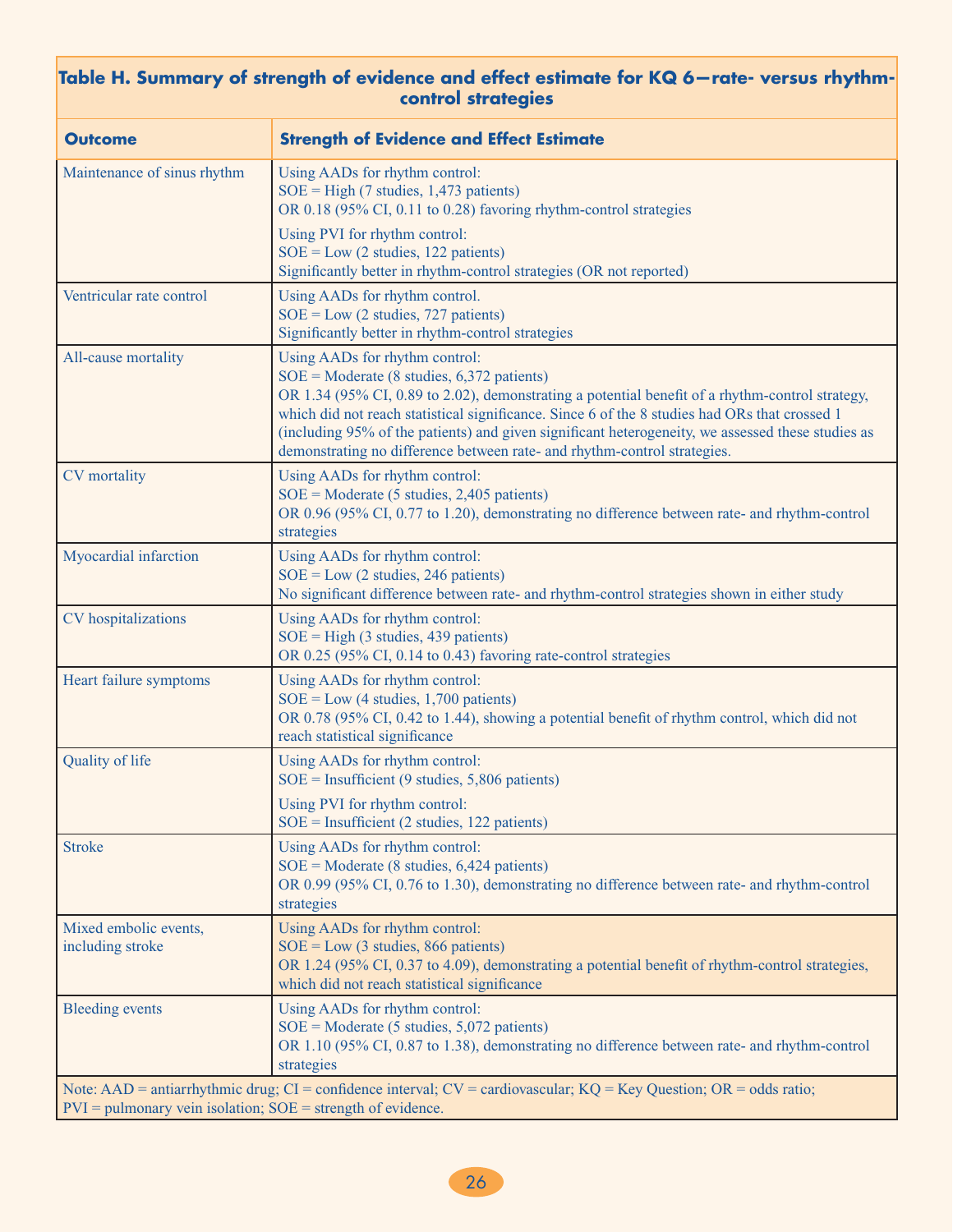### **Discussion**

#### **Key Findings**

In this Comparative Effectiveness Review, we reviewed 148 studies represented by 182 publications and involving 25,524 patients that directly compared rate- and rhythmcontrol strategies in patients with AF. Although the ultimate goal with any therapy for AF is to improve longterm survival and quality of life, most studies to date have assessed rate control, conversion of AF to sinus rhythm, or maintenance of sinus rhythm. Very few studies focused on final outcomes such as survival, or on the relationship between intermediate outcomes such as ventricular rate or duration of sinus rhythm and final outcomes.

For KQ 1, despite strongly held convictions among clinicians about the superiority of individual beta blockers and calcium channel blockers, we found insufficient data to support any of these claims. Based on a limited number of comparative studies, our analysis suggests that either a calcium channel blocker (verapamil or diltiazem) or amiodarone is beneficial compared with digoxin for rate control. Given the widespread use of beta blockers and calcium channel blockers and the population-level impact of even small differences in safety and effectiveness, research comparing individual drugs in different patient populations is needed.

For KQ 2, by emphasizing the limitations in the available data and the paucity of data on lenient versus strict rate control, our findings highlight the need for more research in this area.

For KQ 3, our findings underscore the need for additional studies to compare rate-control drugs with rate-control procedures in relation to exercise capacity, mortality, cardiovascular events, and quality of life.

For KQ 4, although health care providers often debate the superiority of one positioning of cardioversion electrodes over another, we found that both positions gave comparable results, albeit with low strength of evidence. While data suggest that drug pretreatment enhances electrical cardioversion in terms of restoration and maintenance of sinus rhythm, our review does not support the current assumption that one AAD is clearly superior to others in such pretreatment. This finding challenges the assumption that one antiarrhythmic medication is clearly superior to others and underscores the need for more studies comparing the effectiveness and safety of different AADs in enhancing restoration of sinus rhythm.

For KQ 5, our review is the largest to date to address the clinical question of whether CFAE ablation in addition to PVI is better than PVI alone at maintaining sinus rhythm. Unlike prior reviews, our review showed a potential benefit to adding CFAE, but this finding did not reach statistical significance, and we therefore concluded that CFAE ablation in addition to PVI did not increase maintenance of sinus rhythm compared with PVI alone. This finding could inform clinical decisionmaking regarding the extent of ablation during a PVI procedure, especially given the potential for reduced atrial mechanical function from more scarring with CFAE. The rating of low strength of evidence for this comparison and outcome underscores the importance of conducting well-powered and designed RCTs to address the issue definitively. We also explored the use of surgical Maze or PVI at the time of cardiac surgery. By confirming the findings of some of the prior studies on these two interventions, our findings support exploring these interventions further with regard to their effect on final outcomes and in different patient populations. In examining the comparative effectiveness of different antiarrhythmic medications for reducing mortality, we found only one study, a substudy of the AFFIRM study, that systematically assessed differences in mortality between AADs; it found no statistically significant difference between amiodarone and sotalol. We found no data on the comparative effectiveness of different AADs in relation to other final outcomes. Most studies examined the effect of different AADs on the maintenance of sinus rhythm; amiodarone, sotalol, and propafenone were the AADs most frequently studied in RCTs. With regard to maintaining sinus rhythm or decreasing recurrences of AF, amiodarone did not appear to be different from propafenone in the two studies of fair quality that reported results on this comparison. Comparisons of other AADs were infrequent and often led to conflicting results. Indeed, the superiority of one AAD over another has been debated for years, and there has been a longstanding need to better understand the comparative effectiveness of different AADs at maintaining sinus rhythm. Our findings further highlight the importance of future research to compare different AADs.

For KQ 6, our analysis is the largest to date addressing the comparative effectiveness of rate- and rhythm-control strategies, and provides further confirmation that ratecontrol strategies and rhythm-control strategies have comparable effect on all-cause mortality, cardiovascular mortality, and stroke in patients similar to patients enrolled in the RCTs (i.e., older patients with mild symptoms from AF). Our analysis adds to the established literature by showing that rate-control strategies are superior to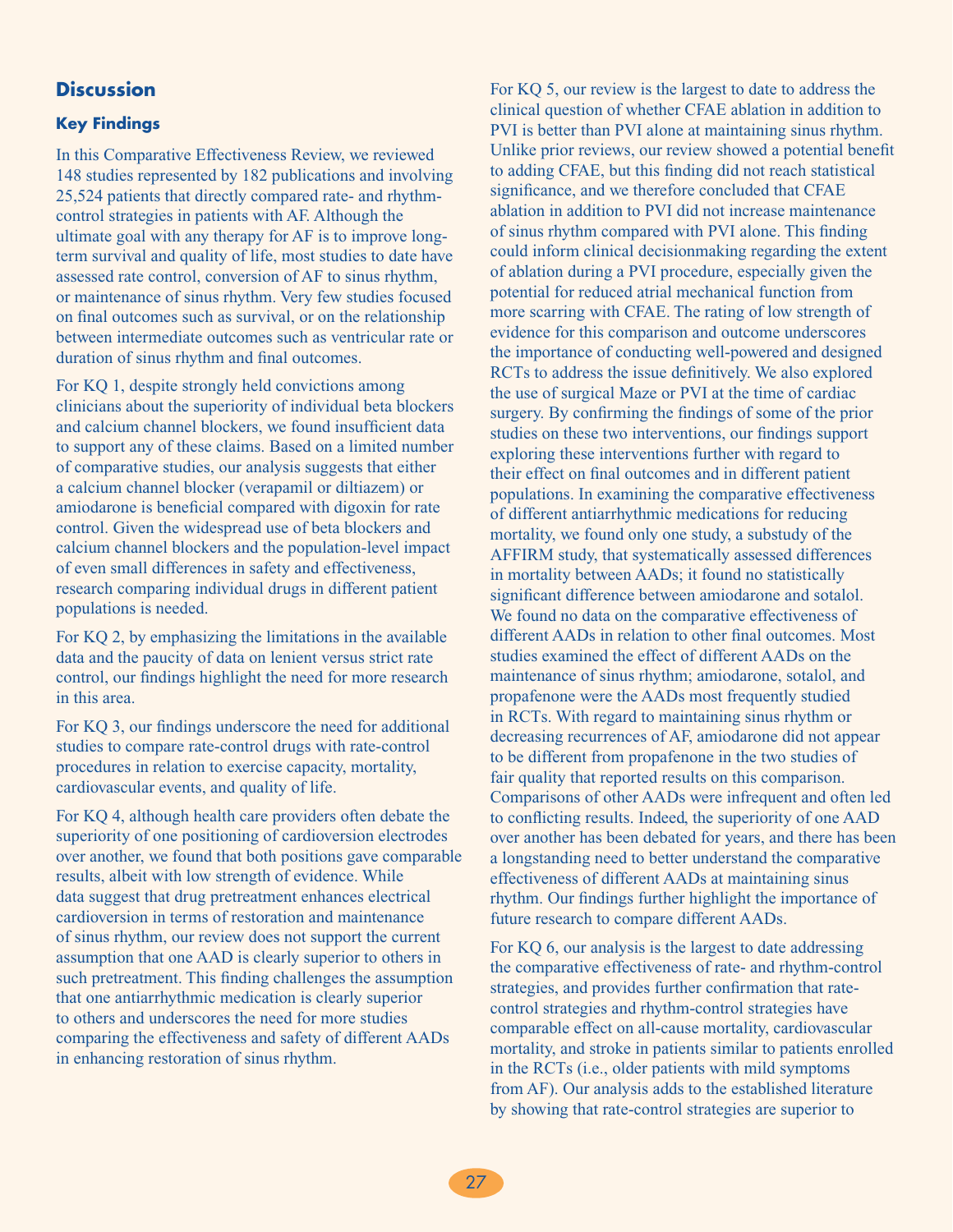rhythm-control strategies in reducing cardiovascular hospitalizations and suggests a potential benefit of rhythm-control strategies on the reduction of heart failure symptoms, although this latter benefit did not reach statistical significance.

### **Applicability**

The main issues related to applicability of the evidence base included concerns about short-term or surrogate outcomes (37% of studies), whether the intervention team or level of training represented in the study would be widely available (30% of studies), and large potential differences between the study population and community patients (15% of studies). Although the included studies were conducted in a broad range of geographic locations, the 2006 guidelines jointly issued by the ACC, AHA, and ESC have guided most management of AF for the last 6 years. Therefore, we believe that clinical practice across the geographic locations is more similar than different and not a major detriment to the evidence base applicability.

### **Research Gaps**

In our analyses, we found research gaps related to patient-centered outcomes for both established and newer therapies. Results are as follows.

# **KQ1. Research Gaps: Rate-Control Drugs**

No comparator studies included in the review evaluated the long-term outcomes of all-cause mortality, cardiovascular mortality, or other cardiovascular-related outcomes either in general patients with AF or in patients with AF and heart failure. We identified only one study comparing the effectiveness of different beta blockers. Given that beta blockers are some of the most commonly used drugs for rate control, additional comparative studies are needed. Of particular interest would likely be the comparison between the beta blockers metoprolol and carvedilol; both of them are commonly used, but the two drugs have different properties that could make one or the other more suitable for certain subgroups of patients (e.g., patients with heart failure). An additional area of future research would be the exploration of beta blockers and calcium channel blockers used together. Patients in these studies should be followed to determine long-term outcomes.

# **KQ 2. Research Gaps: Strict Versus Lenient Rate-Control Strategies**

Unfortunately, only one RCT and two observational studies, all using different definitions, examined the comparative effectiveness of a strict rate-control strategy versus a more lenient rate-control strategy in patients with AF. The RCT found no significant difference in outcomes among patients treated with strict versus lenient rate control except for stroke risk, which favored lenient rate control. However, further studies are needed that are adequately powered to evaluate clinically meaningful outcomes, including stroke risk, and these studies should be carried out not only among general patients with AF but also among subgroups of patients, such as those with heart failure. In order to better compare future studies, achieving consensus on standardized definitions of strict and lenient rate control is needed. There is also a need to define how best to assess the adequacy of rate control. Some investigators have relied on periodic Holter monitoring, but it remains unclear whether this is the best way to assess this important outcome.

### **KQ 3. Research Gaps: Rate-Control Procedures Versus Drugs in Patients for Whom Initial Pharmacotherapy Was Ineffective**

Given the renewed interest in treatment of AF with rate-control therapies, it is somewhat surprising how few studies compared the effectiveness of different ratecontrol strategies. Further study is needed to evaluate AVN (or His bundle) ablation with pacemaker placement as well as specific rate-control agents for rate control and symptom management for patients who cannot tolerate pharmacological therapies. AVN ablation with pacemaker placement needs to be studied further regarding its effects on patients with different duration and type of AF or underlying conditions such as heart failure. Further study is also needed to compare additional pacing strategies and the use of concomitant biventricular pacing. The timing of AVN ablation and pacemaker implantation needs to be better defined, given that this procedure is one of last resort in patients with AF. All of the above treatment strategies should be evaluated in subgroups of interest such as sex, age, left ventricular function, and other comorbidities. In addition, further studies are needed to determine if treatment outcomes vary in patients with different types of AF.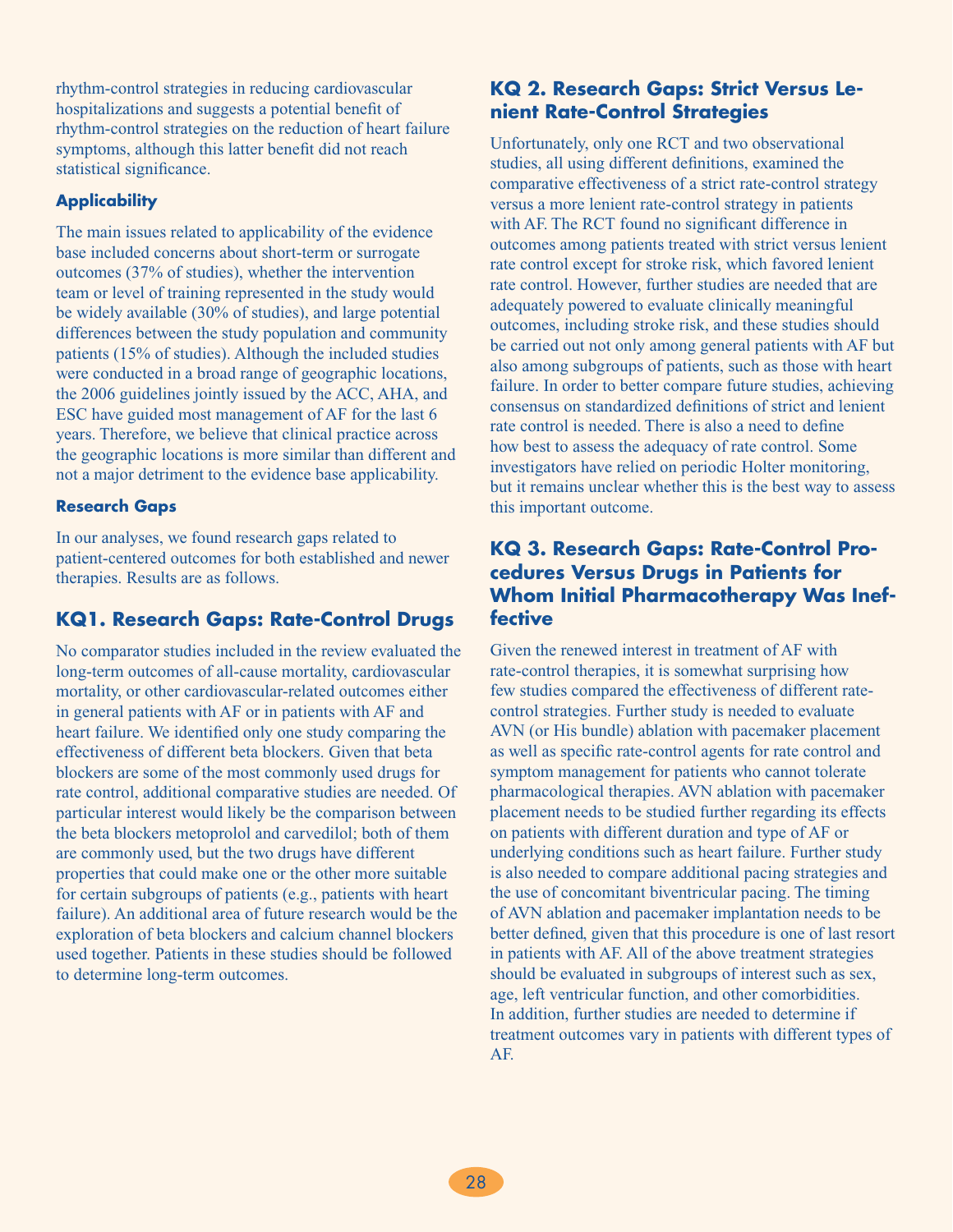# **KQ 4. Research Gaps: Antiarrhythmic Drugs and Electrical Cardioversion for Conversion to Sinus Rhythm**

Although 42 studies evaluated different approaches to cardioversion, the treatment arms were highly divergent and outcomes of interest were not reported for specific subgroups. Therefore, future research in this area needs to focus on subgroups of interest—in particular, patients with underlying heart disease or heart failure. Differences in the comparative effectiveness of such treatments may also exist by sex, race, or age of patients. In addition, further research is needed to determine the most appropriate subsequent treatment step following a failed electrical cardioversion. A specific area for future research would be to explore the risk for proarrhythmias, especially in women (and particularly with certain medications such as dofetilide).

# **KQ 5. Research Gaps: Rhythm-Control Procedures and Drugs for Maintenance of Sinus Rhythm**

Despite the large number of trials, there is a need for further study to determine the comparative effectiveness of these procedures on longer term outcomes, including mortality, the occurrence of stroke, heart failure, and quality of life. It is not clear if certain procedures achieve better outcomes in subgroups of patients, based either on underlying cardiac characteristics or duration or type of AF. It is also not clear if anticoagulation can be stopped safely after rhythm control has been achieved or the best timing for stopping anticoagulation.

Although there are numerous drug therapies available for rhythm control of AF, the included RCTs all compared different combinations of drugs, limiting our ability to synthesize results. In addition, most studies of drug therapies reported only outcomes related to rhythm control; fewer reported long-term outcomes or complications related to therapy. Future studies are needed to compare the effectiveness of the most commonly used agents for rhythm control, and future studies are needed to evaluate longer term outcomes, including mortality, heart failure, and quality of life as well as adverse effects, particularly for agents such as amiodarone that are known to have the potential for significant adverse effects.

# **KQ 6. Research Gaps: Rate- Versus Rhythm-Control Therapies**

While studies have shown that a rate-control strategy is at least as good as a rhythm-control strategy, this may be true only in patients similar to the patients enrolled in the clinical trials—i.e., older patients with no debilitating symptoms due to AF. Studies that focus on younger patients or patients with more symptomatic AF would be of interest. Also, trials evaluating longer term outcomes tended to include pharmacological agents, particularly for rhythm control. Few studies compared rate-control therapies with procedural-based rhythm-control therapies. These newer procedural-based rhythm-control therapies should be compared with rate-control therapies for longer term outcomes, including mortality, cardiac events, and stroke, as well as for adverse effects.

# **Conclusions**

In assessing clinical outcomes associated with rate- versus rhythm-control strategies, our review of recent evidence agrees with prior reviews demonstrating little overall difference in outcomes between these two strategic approaches. However, it is important to acknowledge that these studies have focused primarily on a subset of patients with AF (typically older patients with fewer symptoms), and differences between the strategic approaches in other patients are largely unknown. In addition, there is a wide range of options within each strategic approach. Very few studies evaluated the comparative safety and effectiveness of specific rate-control drugs or procedures, especially within specific subgroups of patients who are likely to be encountered in clinical practice (such as those with heart failure). In addition, very few studies were done to assess outcomes associated with strict versus more lenient ratecontrol targets. The wide variety of rhythm-control drugs and procedures also posed a challenge to quantitative assessments of the comparative safety and effectiveness of these different drugs and procedures. Importantly, the review highlights the need for more data on the effect of these procedures on final outcomes such as mortality, stroke, and cardiovascular hospitalizations.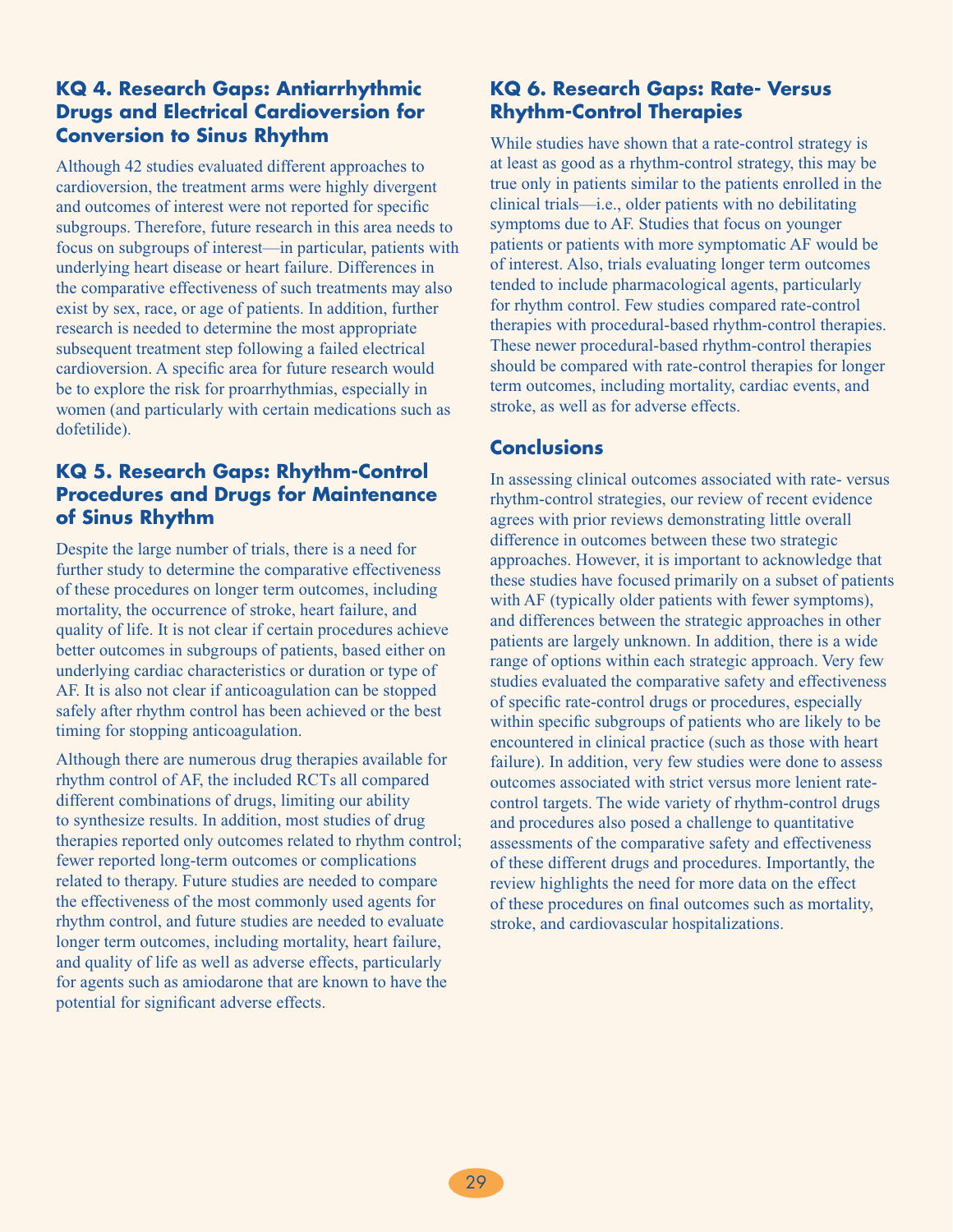### **References**

- 1. Fuster V, Ryden LE, Cannom DS, et al. ACC/AHA/ESC 2006 Guidelines for the Management of Patients With Atrial Fibrillation: a report of the American College of Cardiology/American Heart Association Task Force on Practice Guidelines and the European Society of Cardiology Committee for Practice Guidelines (Writing Committee to Revise the 2001 Guidelines for the Management of Patients With Atrial Fibrillation): developed in collaboration with the European Heart Rhythm Association and the Heart Rhythm Society. Circulation. 2006;114(7):e257-354. PMID: 16908781.
- 2. Go AS, Hylek EM, Phillips KA, et al. Prevalence of diagnosed atrial fibrillation in adults: national implications for rhythm management and stroke prevention: the AnTicoagulation and Risk Factors in Atrial Fibrillation (ATRIA) Study. JAMA. 2001;285(18):2370-5. PMID: 11343485.
- 3. Furberg CD, Psaty BM, Manolio TA, et al. Prevalence of atrial fibrillation in elderly subjects (the Cardiovascular Health Study). Am J Cardiol. 1994;74(3):236-41. PMID: 8037127.
- 4. Krahn AD, Manfreda J, Tate RB, et al. The natural history of atrial fibrillation: incidence, risk factors, and prognosis in the Manitoba Follow-Up Study. Am J Med. 1995;98(5):476-84. PMID: 7733127.
- 5. Poole-Wilson PA, Swedberg K, Cleland JG, et al. Comparison of carvedilol and metoprolol on clinical outcomes in patients with chronic heart failure in the Carvedilol Or Metoprolol European Trial (COMET): randomised controlled trial. Lancet. 2003;362(9377):7-13. PMID: 12853193.
- 6. Maggioni AP, Latini R, Carson PE, et al. Valsartan reduces the incidence of atrial fibrillation in patients with heart failure: results from the Valsartan Heart Failure Trial (Val-HeFT). Am Heart J. 2005;149(3):548-57. PMID: 15864246.
- 7. Wang TJ, Larson MG, Levy D, et al. Temporal relations of atrial fibrillation and congestive heart failure and their joint influence on mortality: the Framingham Heart Study. Circulation. 2003;107(23):2920-5. PMID: 12771006.
- 8. Singh SN, Tang XC, Singh BN, et al. Quality of life and exercise performance in patients in sinus rhythm versus persistent atrial fibrillation: a Veterans Affairs Cooperative Studies Program Substudy. J Am Coll Cardiol. 2006;48(4):721-30. PMID: 16904540.
- 9. Dorian P, Jung W, Newman D, et al. The impairment of healthrelated quality of life in patients with intermittent atrial fibrillation: implications for the assessment of investigational therapy. J Am Coll Cardiol. 2000;36(4):1303-9. PMID: 11028487.
- 10. Chung MK, Shemanski L, Sherman DG, et al. Functional status in rate- versus rhythm-control strategies for atrial fibrillation: results of the Atrial Fibrillation Follow-Up Investigation of Rhythm Management (AFFIRM) Functional Status Substudy. J Am Coll Cardiol. 2005;46(10):1891-9. PMID: 16286177.
- 11. Hagens VE, Ranchor AV, Van Sonderen E, et al. Effect of rate or rhythm control on quality of life in persistent atrial fibrillation. Results from the Rate Control Versus Electrical Cardioversion (RACE) Study. J Am Coll Cardiol. 2004;43(2):241-7. PMID: 14736444.
- 12. Wolf PA, Abbott RD, Kannel WB. Atrial fibrillation as an independent risk factor for stroke: the Framingham Study. Stroke. 1991;22(8):983-8. PMID: 1866765.
- 13. Lin HJ, Wolf PA, Kelly-Hayes M, et al. Stroke severity in atrial fibrillation. The Framingham Study. Stroke. 1996;27(10):1760-4. PMID: 8841325.
- 14. Fuster V, Ryden LE, Cannom DS, et al. ACC/AHA/ESC 2006 Guidelines for the Management of Patients With Atrial Fibrillation: full text: a report of the American College of Cardiology/ American Heart Association Task Force on Practice Guidelines and the European Society of Cardiology Committee for Practice Guidelines (Writing Committee to Revise the 2001 Guidelines for the Management of Patients With Atrial Fibrillation): developed in collaboration with the European Heart Rhythm Association and the Heart Rhythm Society. Europace. 2006;8(9):651-745. PMID: 16987906.
- 15. Institute of Medicine. 100 Initial Priority Topics for Comparative Effectiveness Research. June 2009. www.iom.edu/~/media/Files/Report%20Files/2009/ ComparativeEffectivenessResearchPriorities/Stand%20Alone%20 List%20of%20100%20CER%20Priorities%20-%20for%20web. pdf. Accessed September 8, 2011.
- 16. Wann LS, Curtis AB, January CT, et al. 2011 ACCF/AHA/ HRS Focused Update on the Management of Patients With Atrial Fibrillation (Updating the 2006 Guideline): a report of the American College of Cardiology Foundation/American Heart Association Task Force on Practice Guidelines. Heart Rhythm. 2011;8(1):157-76. PMID: 21182985.
- 17. Van Gelder IC, Groenveld HF, Crijns HJ, et al. Lenient versus strict rate control in patients with atrial fibrillation. N Engl J Med. 2010;362(15):1363-73. PMID: 20231232.
- 18. Calkins H, Brugada J, Packer DL, et al. HRS/EHRA/ECAS Expert Consensus Statement on Catheter and Surgical Ablation of Atrial Fibrillation: recommendations for personnel, policy, procedures and follow-up. A report of the Heart Rhythm Society (HRS) Task Force on Catheter and Surgical Ablation of Atrial Fibrillation developed in partnership with the European Heart Rhythm Association (EHRA) and the European Cardiac Arrhythmia Society (ECAS); in collaboration with the American College of Cardiology (ACC), American Heart Association (AHA), and the Society of Thoracic Surgeons (STS). Endorsed and approved by the governing bodies of the American College of Cardiology, the American Heart Association, the European Cardiac Arrhythmia Society, the European Heart Rhythm Association, the Society of Thoracic Surgeons, and the Heart Rhythm Society. Europace. 2007;9(6):335-79. PMID: 17599941.
- 19. Calkins H, Kuck KH, Cappato R, et al. 2012 HRS/EHRA/ECAS Expert Consensus Statement on Catheter and Surgical Ablation of Atrial Fibrillation: recommendations for patient selection, procedural techniques, patient management and follow-up, definitions, endpoints, and research trial design: a report of the Heart Rhythm Society (HRS) Task Force on Catheter and Surgical Ablation of Atrial Fibrillation. Developed in partnership with the European Heart Rhythm Association (EHRA), a registered branch of the European Society of Cardiology (ESC) and the European Cardiac Arrhythmia Society (ECAS); and in collaboration with the American College of Cardiology (ACC), American Heart Association (AHA), the Asia Pacific Heart Rhythm Society (APHRS), and the Society of Thoracic Surgeons (STS). Endorsed by the governing bodies of the American College of Cardiology Foundation, the American Heart Association, the European Cardiac Arrhythmia Society, the European Heart Rhythm Association,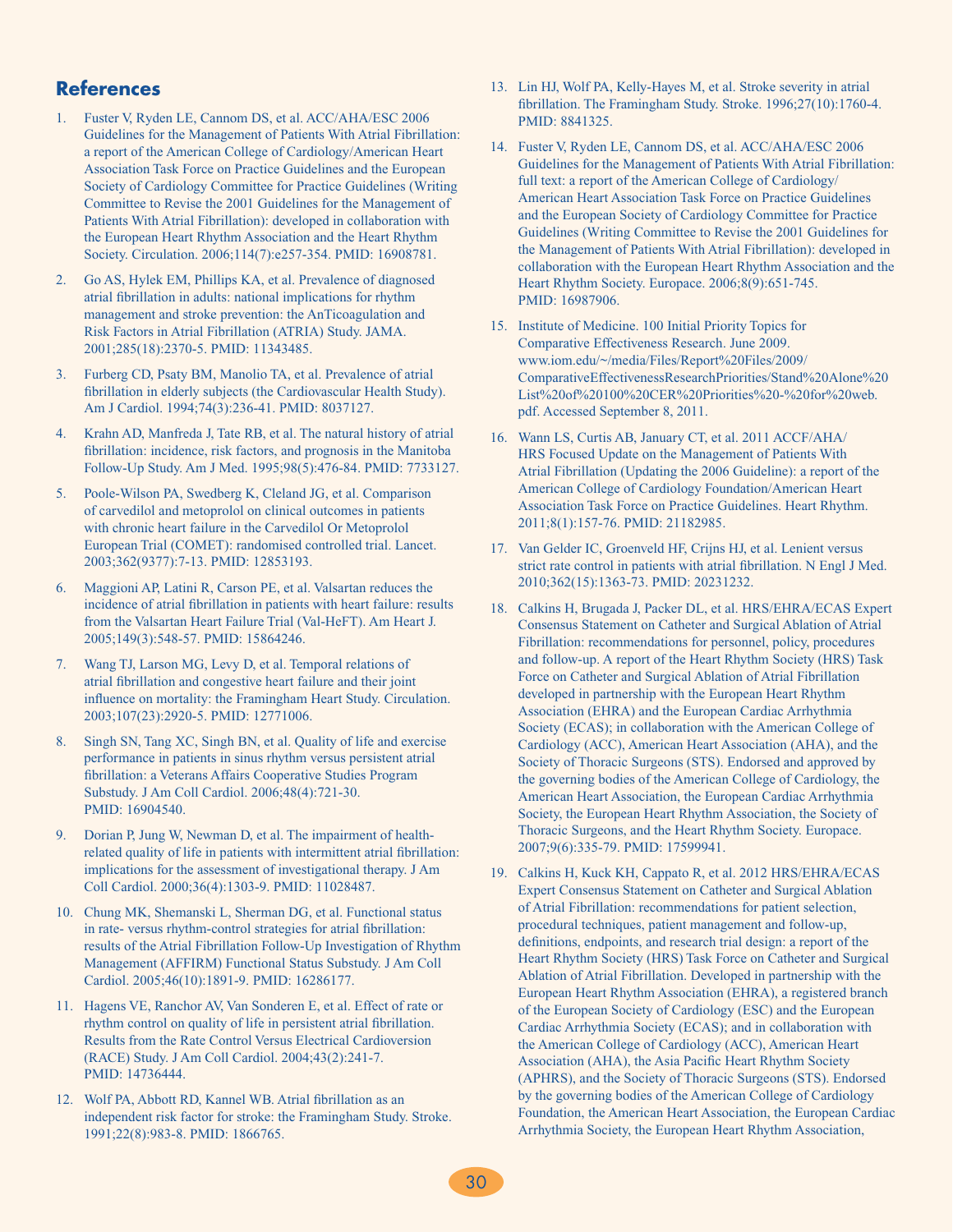the Society of Thoracic Surgeons, the Asia Pacific Heart Rhythm Society, and the Heart Rhythm Society. Heart Rhythm. 2012;9(4):632-96 e21. PMID: 22386883.

- 20. Kong MH, Lopes RD, Piccini JP, et al. Surgical Maze procedure as a treatment for atrial fibrillation: a meta-analysis of randomized controlled trials. Cardiovasc Ther. 2010;28(5):311-26. PMID: 20370795.
- 21. Brenyo A, Link MS, Barsheshet A, et al. Cardiac resynchronization therapy reduces left atrial volume and the risk of atrial tachyarrhythmias in MADIT-CRT (Multicenter Automatic Defibrillator Implantation Trial with Cardiac Resynchronization Therapy). J Am Coll Cardiol. 2011;58(16):1682-9.
- 22. Hoppe UC, Casares JM, Eiskjaer H, et al. Effect of cardiac resynchronization on the incidence of atrial fibrillation in patients with severe heart failure. Circulation. 2006;114(1):18-25. PMID: 16801461.
- 23. Methods Guide for Effectiveness and Comparative Effectiveness Reviews. AHRQ Publication No. 10(11)-EHC063-EF. Rockville, MD: Agency for Healthcare Research and Quality; March 2011. Chapters available at www.effectivehealthcare.ahrq.gov.
- 24. Evidence-based Practice Center Systematic Review Protocol. Project Title: Treatment of Atrial Fibrillation. Amended May 22, 2011. www.effectivehealthcare.ahrq.gov/index.cfm/search-forguides-reviews-and-reports/?pageaction=displayproduct&product id=946. Accessed June 14, 2012.
- 25. McNamara RL, Bass EB, Miller MR, et al. Management of New Onset Atrial Fibrillation. Evidence Report/Technology Assessment No. 12. (Prepared by the Johns Hopkins University Evidencebased Practice Center under Contract No. 290-97-0006.) AHRQ Publication No. 01-E026. Rockville, MD: Agency for Healthcare Research and Quality; January 2001. www.ncbi.nlm.nih.gov/ books/NBK33108. Accessed October 30, 2012.
- 26. McNamara RL, Bass EB, Miller MR, et al. Management of new onset atrial fibrillation. Evid Rep Technol Assess (Summ). 2000(12):1-7. PMID: 11471248.
- 27. McNamara RL, Tamariz LJ, Segal JB, et al. Management of atrial fibrillation: review of the evidence for the role of pharmacologic therapy, electrical cardioversion, and echocardiography. Ann Intern Med. 2003;139(12):1018-33. PMID: 14678922.
- 28. Owens DK, Lohr KN, Atkins D, et al. AHRQ series paper 5: grading the strength of a body of evidence when comparing medical interventions-Agency for Healthcare Research and Quality and the Effective Health Care Program. J Clin Epidemiol. 2010;63(5):513-23. PMID: 19595577.
- 29. Atkins D, Chang SM, Gartlehner G, et al. Assessing applicability when comparing medical interventions: AHRQ and the Effective Health Care Program. J Clin Epidemiol. 2011;64(11):1198-207. PMID: 21463926.

# **Full Report**

This executive summary is part of the following document: Al-Khatib SM, Allen Lapointe N, Chatterjee R, Crowley MJ, Dupre ME, Kong DF, Lopes RD, Povsic TJ, Raju SS, Shah BR, Kosinski A, McBroom AJ, Chobot MM, Gray R, Sanders GD. Treatment of Atrial Fibrillation. Comparative Effectiveness Review 119. (Prepared by the Duke Evidence-based Practice Center under Contract No. 290-2007-10066-I.) AHRQ Publication No.13-EHC095- EF. Rockville, MD: Agency for Healthcare Research and Quality; June 2013. www.effectivehealthcare.ahrq.gov/ reports/final.cfm.